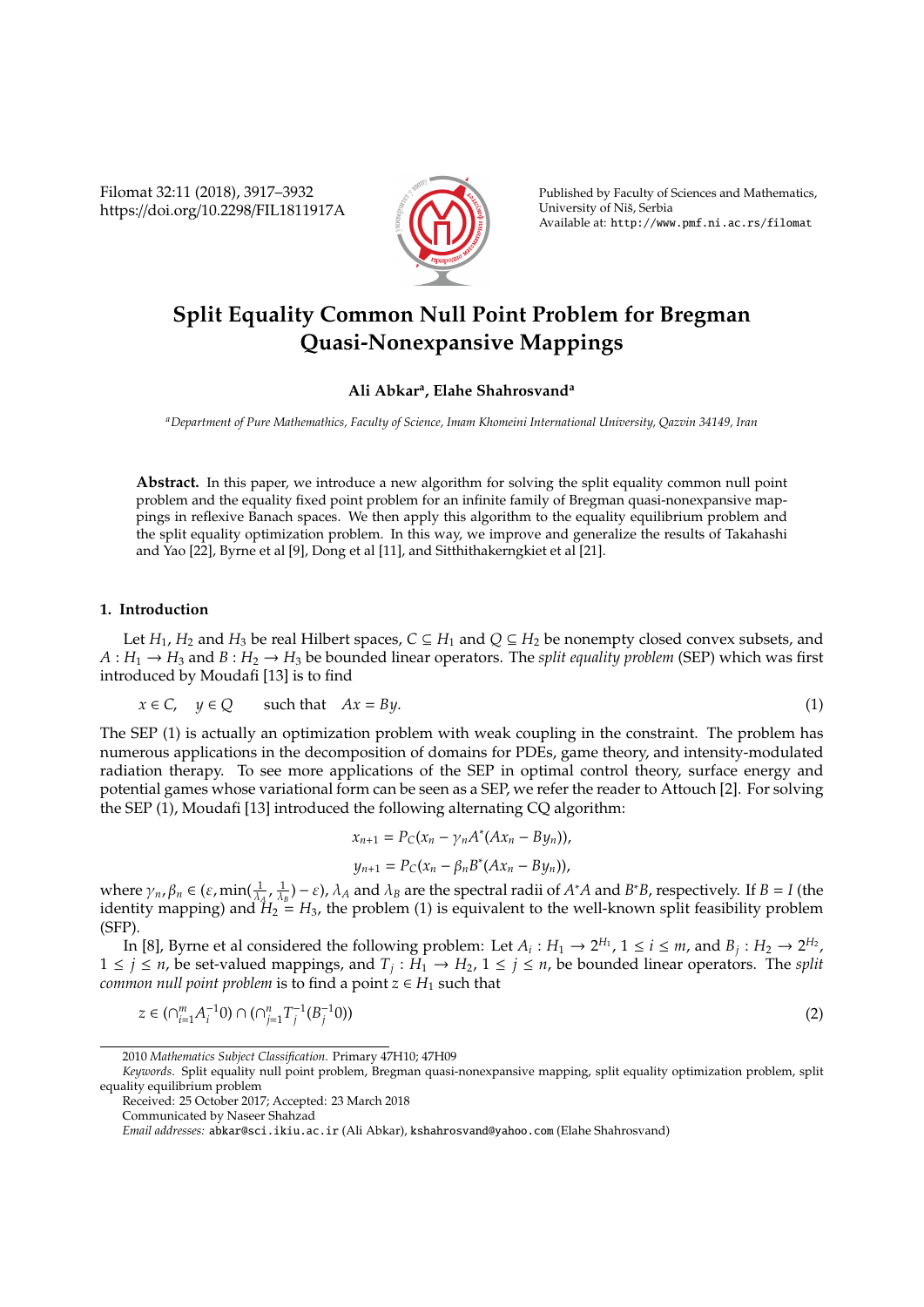where  $A_i^{-1}$  and  $B_j^{-1}$  are the null point sets of  $A_i$  and  $B_j$ , respectively.

Let  $A : H \longrightarrow 2^H$  be a multivalued mapping with graph  $G(A) = \{(x, y) : y \in Ax\}$ , domain  $D(A) = \{x \in H : x \in A\}$ *Tx* ≠  $\emptyset$ } and range *R*(*A*) = ∪{*Ax* : *x* ∈ *D*(*A*)}. The mapping *A* is said to be monotone if  $\langle x - y, x^* - y^* \rangle \ge 0$  for all  $(x, x^*)$ ,  $(y, y^*)$  ∈ *G*(*A*). A monotone operator *A* ⊂ *H* × *H* is said to be maximal if its graph is not properly contained in the graph of any other monotone operator. One of the most important methods for solving (2) in a Hilbert space setting is to replace (2) with the fixed point problem for the operator  $R_A: H \to 2^H$  defined by  $R_A := (I + A)^{-1}$ .

To tackle the problem in the Banach space setting, Teboulle [23] introduced a new type of resolvent. Let *f* : *E* → (-∞, +∞] be a proper, convex, lower semicontinuous and Gâteaux differentiable function on *int dom f*, and let *A* be a maximal monotone operator such that *int dom f* ∩ *dom A*  $\neq$  Ø. Then the operator  $Res_A^f : E \to 2^{E^*}$  where  $E^*$  is the dual of *E*, is defined by

$$
Res_A^f := (\nabla f + A)^{-1} o \nabla f.
$$

Note that the fixed points of  $Res_A^f$  are solutions of (2).

In 2015, Takahashi and Yao proposed the following iterative method to solve the problem (2): Let  $x \in H$ and  $\{x_n\}$  be a sequence generated by

$$
\begin{cases}\n z_n = J_{\lambda_n}(x_n - \lambda_n T^* J_F(Tx_n - Q_{\mu_n} Tx_n)), \\
 y_n = \alpha_n x_n + (1 - \alpha_n) z_n, \\
 C_n = \{ z \in H : ||y_n - z|| \le ||x_n - z|| \}, \\
 D_n = \{ z \in H : \langle x_n - z, x_1 - x_n \rangle \ge 0 \}, \\
 x_{n+1} = P_{C_n \cap D_n} x_1.\n\end{cases}
$$
\n(3)

Observe that in the above algorithm, the determination of the step-size  $\lambda_n$  depends on the operator (matrix) norm  $||T||$ . This means that in order to implement the algorithm, first one has to compute the operator norm of *T*, which in general is not an easy task.

Here we consider the following *split equality common null point problem*:

find 
$$
x \in \bigcap_{i=1}^{m} h_i^{-1}0
$$
,  $y \in \bigcap_{j=1}^{n} g_j^{-1}0$  such that  $Ax = By$ , (4)

where  $H_1$ ,  $H_2$ ,  $H_3$  are real Hilbert spaces,  $h_i: H_1 \to 2^{H_1}$  and  $g_j: H_2 \to 2^{H_2}$  are set-valued maximal monotone mappings, and  $A: H_1 \rightarrow H_3$  and  $B: H_2 \rightarrow H_3$  are bounded linear operators.

We propose a new algorithm for solving the split equality common null point problem and the equality fixed point problem for an infinite family of Bregman quasi-nonexpansive mappings in reflexive Banach spaces. In this way, we extend the result of Takahashi and Yao [22]. At the same time, we present a useful method for estimating the step-size sequence  $(\gamma_n)$  which does not require any prior knowledge of the operator norms  $||A||$  and  $||B||$ . As application, we consider the algorithm for the equality equilibrium problem and the split equality optimization problem. In this way, we improve and generalize the results of Takahashi and Yao [22], Byrne et al [9], Dong et al [11], and Sitthithakerngkiet et al [21].

### **2. Preliminaries**

Let *E* be a real Banach space with the norm  $\|.\|$  and the dual space *E*<sup>\*</sup>, and let  $f : E \to (-\infty, +\infty]$  be a proper convex and lower semicontinuous function. We denoted by *dom f*, the domain of *f*, that is the set  ${x \in E : f(x) < +\infty}$ . Let  $x \in int \text{ dom } f$ , the subdifferential of  $f$  at  $x$  is the convex set defined by

$$
\partial f(x) = \{x^* \in E^* : f(x) + \langle y - x, x^* \rangle \le f(y), \quad \forall y \in E\}.
$$

The Fénchel conjugate of *f* is the convex function  $f^* : E^* \to (-\infty, +\infty]$  defined by

$$
f^*(x^*) = \sup\{\langle x^*, x \rangle - f(x) : x \in E\}.
$$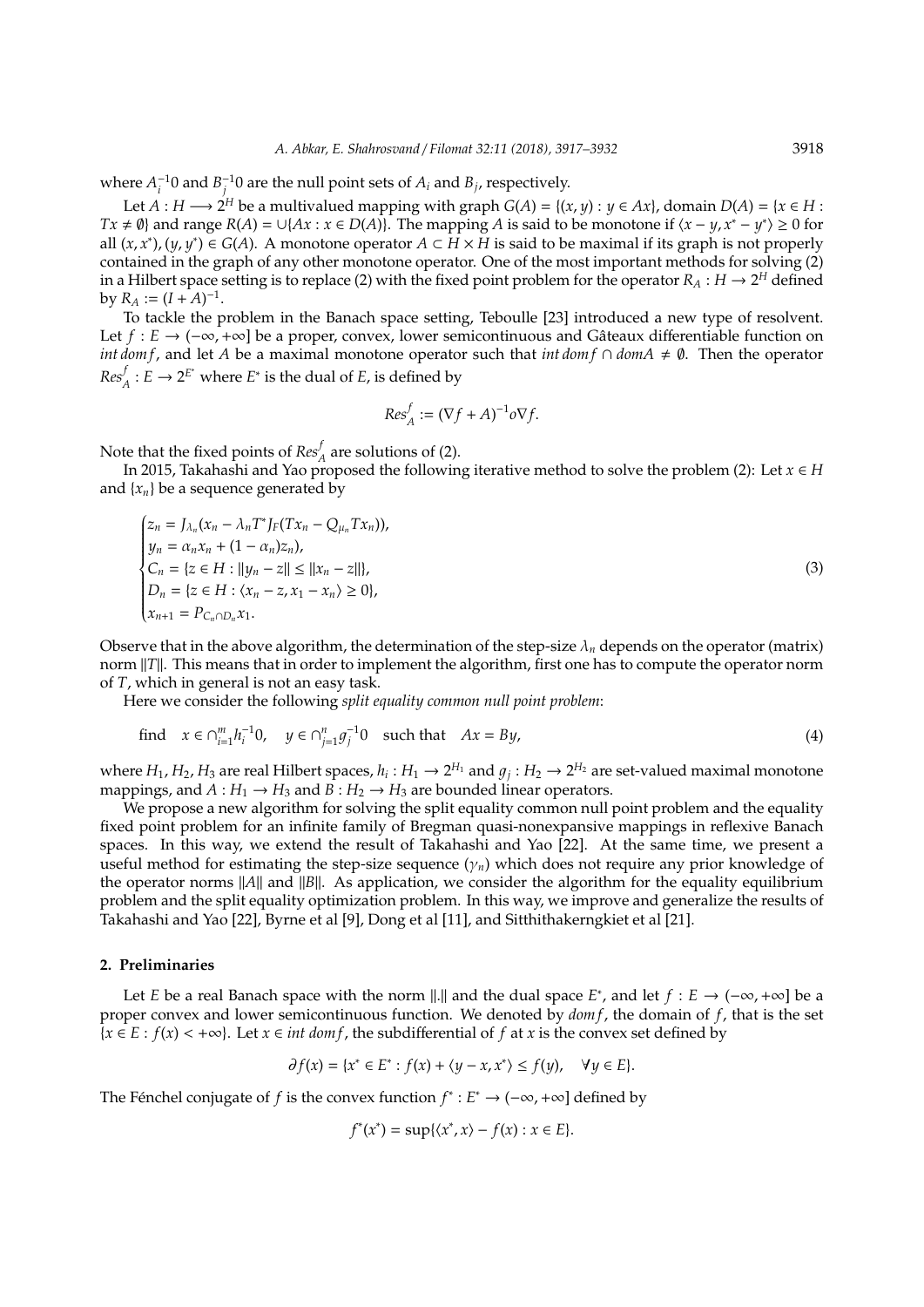It is known that *f* satisfies the Young-Fénchel inequality

$$
\langle x^*, x \rangle \le f(x) + f^*(x^*) \quad x \in E, x^* \in E^*,
$$

moreover, the equality holds if  $x^* \in \partial f(x)$ .

Given  $x \in int \, dom f$  and  $y \in E$ , the right-hand derivative of f at x in the direction of y is defined by

$$
f^{0}(x, y) := \lim_{t \to 0^{+}} \frac{f(x + ty) - f(x)}{t}.
$$
 (5)

The function *f* is said to be Gâteaux differentiable at *x* if  $\lim_{t\to 0} \frac{f(x+ty)-f(x)}{t}$  $\frac{y_1-y_1(x)}{t}$  exists for any *y*. In this case, the gradient of *f* at *x* is the linear function  $\nabla f(x)$  defined by  $\langle y, \nabla f(x) \rangle := f^0(x, y)$  for all  $y \in E$ . The function *f* is said to be Gâteaux differentiable if it is Gâteaux differentiable at each  $x \in int$  *dom f*. When the limit as *t* → 0 in (5) is attained uniformly for any *y* ∈ *E* with  $||y|| = 1$ , we say that *f* is Fréchet differentiable at *x*. The function *f* : *E* → ( $-\infty$ ,  $+\infty$ ) is called Legendre if it satisfies the following two conditions:

**(***L***<sub>1</sub>)**  $f$  is Gâteaux differentiable, *int dom*  $f \neq \emptyset$  and  $dom \nabla f = int dom f$ ,

(*L*<sub>2</sub>) *f*<sup>∗</sup> is Gâteaux differentiable, *int dom f*<sup>∗</sup> ≠  $\emptyset$  and *dom* $\nabla f$ <sup>∗</sup> = *int dom f*<sup>∗</sup>.

**Remark 2.1.** *If E is a real reflexive Banach space, and f is a Legendre function, then we have*

- **(i)** *f is a Legendre function if and only if f*<sup>∗</sup> *is a Legendre function,*
- **(ii)**  $(\partial f)^{-1} = \partial f^*$ ,

(iii)  $\nabla f = (\nabla f^*)^{-1}$ ,  $ran \nabla f = dom \nabla f^* = int(dom f^*)$ ,  $ran \nabla f^* = dom \nabla f = int(dom f)$ ,

**(iv)** *f and f*<sup>∗</sup> *are strictly convex on the interior of their respective domains.*

**Remark 2.2.** *If f* :  $E \rightarrow \mathbb{R}$  *is Gâteaux differentiable and convex, then* 

$$
\langle y, \nabla f(x) \rangle = f^0(x, y) = \lim_{t \to 0} \frac{f(x + ty) - f(x)}{t}
$$
  
= 
$$
\lim_{t \to 0} \frac{f((1 - t)x + t(x + y)) - f(x)}{t} \le \lim_{t \to 0} \frac{(1 - t)f(x) + tf(x + y) - f(x)}{t} = f(x + y) - f(x).
$$

The Bregman distance with respect to *f*, (see [4]), is the bifunction  $D_f$ :  $dom f \times int dom f \rightarrow [0, +\infty)$  defined by

$$
D_f(x, y) = f(x) - f(y) - \langle x - y, \nabla f(y) \rangle.
$$

We mention in passing that  $D_f$  is not a distance in the usual sense; but it enjoys the following properties:

**(i)**  $D_f(x, x) = 0$ , but  $D_f(x, y) = 0$  may not imply  $x = y$ ,

- **(ii)**  $D_f$  is not symmetric and does not satisfy the triangle inequality,
- **(iii)** for *x* ∈ *dom f* and *y*, *z* ∈ *int dom f*, we have

$$
D_f(x, y) + D_f(y, z) - D_f(x, z) \le \langle \nabla f(z) - \nabla f(y), x - y \rangle,
$$

(iv) for each  $z \in E$ , we have  $D_f(z, \nabla f^*(\sum_{i=1}^N t_i \nabla f(x_i) \le \sum_{i=1}^N t_i D_f(z, x_i)$ , where  $\{x_i\}_{i=1}^N \subseteq E$  and  $\{t_i\}_{i=1}^N \subseteq (0, 1)$ satisfies  $\sum_{i=1}^{N} t_i = 1$ .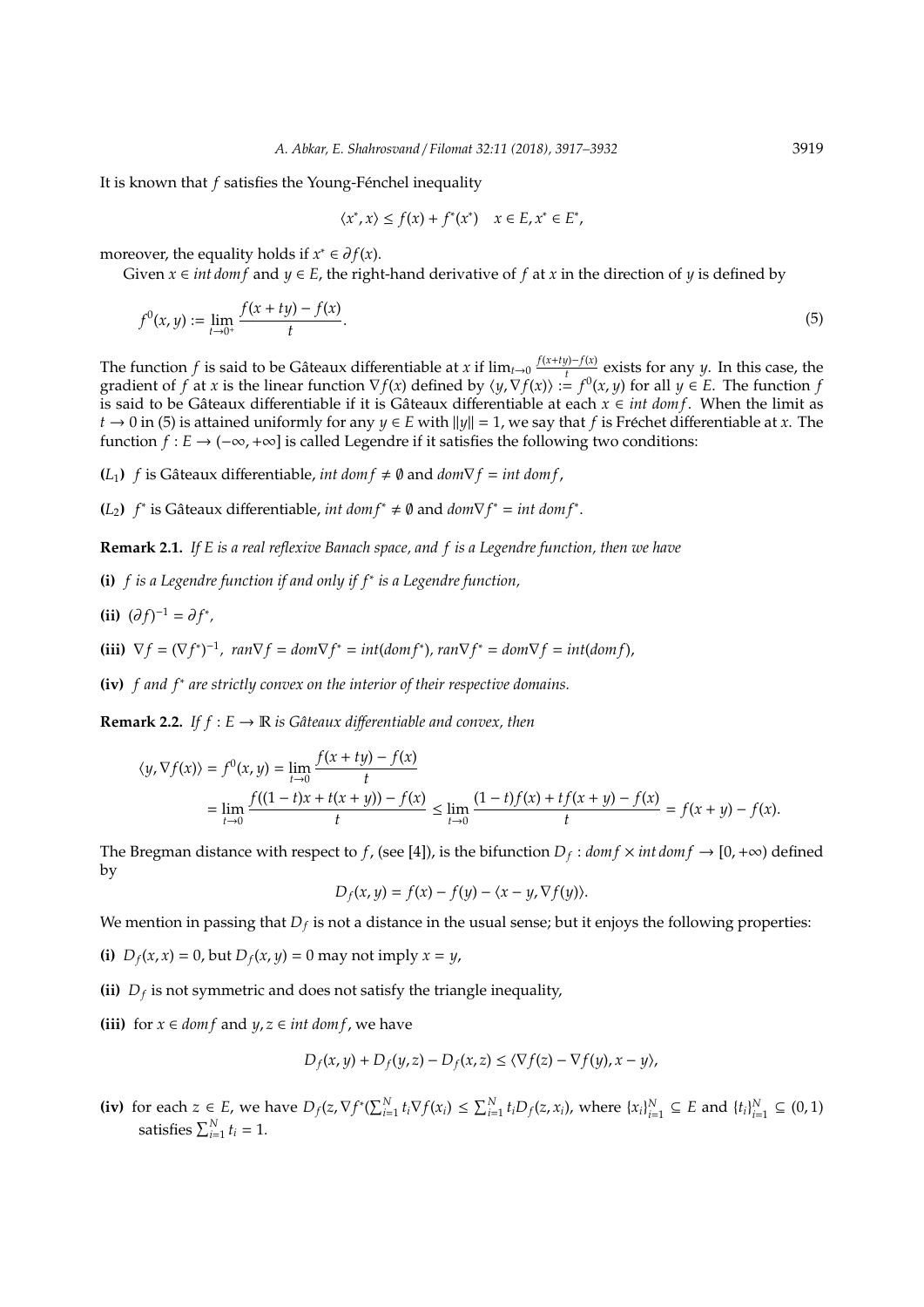Bregman distances have been studied by many researchers (see for instance [3, 5, 10]). We shall make use of the function  $V_f: E \times E^* \to [0, +\infty]$  associated with *f*, which is defined by (see [7]):

$$
V_f(x, x^*) = f(x) - \langle x, x^* \rangle + f^*(x^*), \quad \forall x \in E, x^* \in E^*.
$$

Then  $V_f(x, x^*) = D_f(x, \nabla f^*(x^*))$  for all  $x \in E$  and  $x^* \in E^*$ . Moreover, by the subdifferential inequality, we have

$$
V_f(x, x^*) + \langle \nabla f^*(x^*) - x, y^* \rangle \le V_f(x, x^* + y^*),
$$

for all  $x \in E$  and  $x^*$ ,  $y^* \in E^*$  (see [14]).

The modulus of total convexity at *x* is the bifunction  $v_f$ : *int dom*  $f \times [0, +\infty) \to [0, +\infty)$ , defined by

$$
\nu_f(x,t) := \inf \{ D_f(y,x) : y \in \text{dom} f, \|y - x\| = t \}.
$$

The function *f* is called totally convex at  $x \in int dom f$  if  $v_f(x, t)$  is positive for any  $t > 0$ . This notion was first introduced by Butnariu and Iusem in [7]. Let *C* be a nonempty subset of *E*. The modulus of total convexity of *f* on *C* is the bifunction  $v_f$ : *int dom*  $f \times [0, +\infty) \rightarrow [0, +\infty)$ , defined by

$$
\nu_f(C,t) := \{ \nu_f(x,t) : x \in C \cap int \text{ dom } f \}.
$$

The function *f* is called totally convex on bounded subsets if  $v_f(C, t)$  is positive for any nonempty and bounded subset *C* and any  $t > 0$ .

**Proposition 2.3.** [19] If  $x \in \text{int dom } f$ , then the following statements are equivalent:

**(i)** *the function f is totally convex at x,*

**(ii)** *for any sequence*  $\{y_n\}$  ⊂ *dom f*,

$$
\lim_{n\to\infty} D_f(y_n,x)=0\Rightarrow \lim_{n\to\infty}||y_n-x||=0.
$$

Recall that the function *f* is called sequentially consistent (see [6]) if for any two sequences  $\{x_n\}$  and  $\{y_n\}$  in *E* such that the first one is bounded,

$$
\lim_{n\to\infty}D_f(y_n,x_n)=0\Rightarrow\lim_{n\to\infty}||y_n-x_n||=0.
$$

**Proposition 2.4.** *[7] If dom f contains at least two points, then the function f is totally convex on bounded sets if and only if the function f is sequentially consistent.*

**Proposition 2.5.** [17] Let  $f : E \to \mathbb{R}$  be a Gâteaux differentiable and totally convex function. If  $x_0 \in E$  and the *sequence*  $\{D_f(x_n, x_0)\}$  *is bounded, then the sequence*  $\{x_n\}$  *is also bounded.* 

**Definition 2.6.** *Let* C *be a nonempty subset of int dom f. An operator*  $T : C \rightarrow int$  *dom f is said to be:* 

**(i)** *Bregman firmly nonexpansive (BFNE) if*

$$
\langle Tx - Ty, \nabla f(Tx) - \nabla f(Ty) \rangle \le \langle Tx - Ty, \nabla f(x) - \nabla f(y) \rangle,
$$

*for any*  $x, y \in C$ *, or equivalently,* 

$$
D_f(Tx, Ty) + D_f(Ty, Tx) + D_f(Tx, x) + D_f(Ty, y) \le D_f(Tx, y) + D_f(Ty, x).
$$

**(ii)** *Bregman quasi firmly nonexpansive (BQFNE) if*  $F(T) \neq \emptyset$ *, and* 

$$
\langle Tx - p, \nabla f(x) - \nabla f(Tx) \rangle \ge 0, \quad \forall x \in C, p \in F(T),
$$

*or equivalently,*

$$
D_f(p, Tx) + D_f(Tx, x) \le D_f(p, x).
$$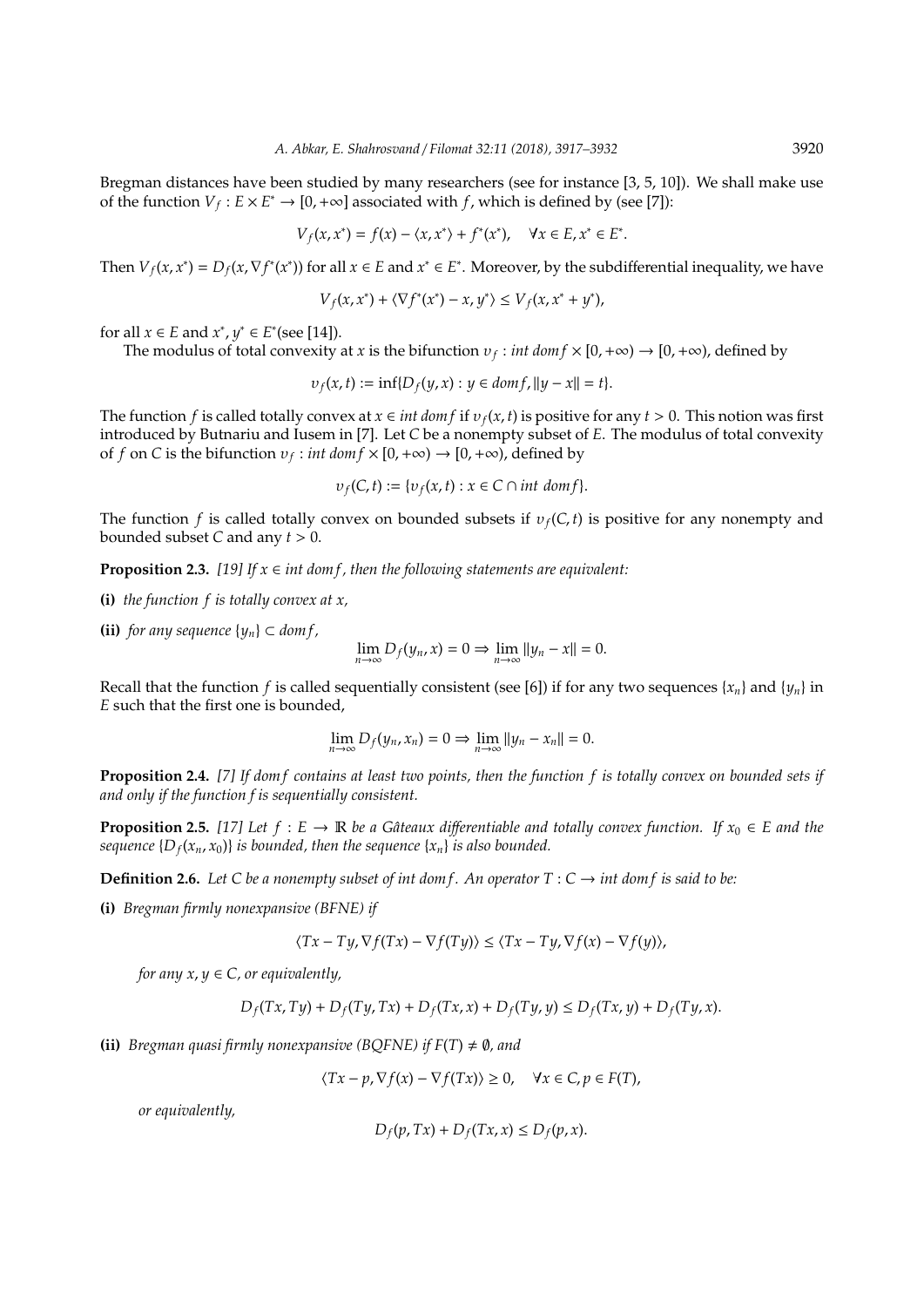**(iii)** *Bregman quasi-nonexpansive (BQNE) if*  $F(T) \neq \emptyset$ , and

$$
D_f(p, Tx) \le D_f(p, x), \quad \forall x \in C, p \in F(T).
$$

**Definition 2.7.** *A point u*  $\in$  *C is said to be an asymptotic fixed point of T : C*  $\rightarrow$  *C if there exists a sequence* {*x<sub>n</sub>*} *in C* such that  $x_n \rightharpoonup u$  and  $||x_n - Tx_n|| \rightharpoonup 0$ . We denote the asymptotic fixed point set of T by  $\hat{F}(T)$ .

The concept of an asymptotic fixed point was introduced by Reich in [15].

**Proposition 2.8.** [16] Let  $f : E \to \mathbb{R}$  be a Legendre function, and let C be a nonempty closed and convex subset of *E.* If  $T : C \rightarrow E$  *is a BQNE operator, then*  $F(T)$  *is closed and convex.* 

The gauge of uniform convexity of a function  $f : E \to \mathbb{R}$  is defined by

$$
\rho_r(t)=\inf\left\{\frac{(1-\lambda)f(x)+\lambda f(y)-f((1-\lambda)x+\lambda y)}{\lambda(1-\lambda)}:||x||,||y||\leq r, \lambda\in(0,1),||x-y||=t\right\}.
$$

A function *f* is said to be uniformly convex on bounded subsets if  $\rho_r(t) > 0$  for all  $r, t > 0$ .

The gauge of uniform smoothness of *f* is defined by

$$
\sigma_r(t)=\sup\left\{\frac{(1-\lambda)f(x)+\lambda f(y)-f((1-\lambda)x+\lambda y)}{\lambda(1-\lambda)}:\|x\|,\|y\|\leq r, \lambda\in(0,1), \|x-y\|=t\right\}.
$$

Then the function *f* is said to be uniformly smooth on bounded subsets if  $\lim_{t\to 0} \frac{\sigma_r(t)}{t}$  $\frac{f(t)}{t} = 0$  for all  $r > 0$ .

**Definition 2.9.** *A function*  $f : E \to \mathbb{R}$  *is said to be super coercive if* 

$$
\lim_{x \to \infty} \frac{f(x)}{\|x\|} = +\infty.
$$

**Definition 2.10.** *Let* C *be a nonempty subset of a real Banach space E, and let*  $\{T_n\}_{n=1}^{\infty}$ *n*=1 *be a sequence of mappings from C* into *E* such that  $\bigcap_{n=1}^{\infty}$  $\sum_{n=1}^{\infty} F(T_n) \neq \emptyset$ . Then  ${T_n}_{n=1}^{\infty}$ *n*=1 *is said to satisfy the AKTT-condition (see [1]) if for each bounded subset K of C,*

$$
\sum_{n=1}^{\infty} \sup \{ ||T_{n+1}z - T_nz|| : z \in K \} < \infty.
$$

**Lemma 2.11.** [1] Let C be a nonempty subset of a real Banach space E, and let  $\{T_n\}_{n=1}^{\infty}$ *n*=1 *be a sequence of mappings from C into E which satisfies the AKTT-condition. Then, for each*  $x \in C$ *,*  $\{T_n x\}_{n=1}^{\infty}$ *n*=1 *is convergent. Furthermore, if we define a mapping*  $T: C \rightarrow E$  *by* 

$$
Tx := \lim_{n \to \infty} T_n x, \quad \forall x \in C,
$$

*then, for each bounded subset K of C,*

$$
\lim_{n \to \infty} \sup \{ ||T_n z - T z|| : z \in K \} = 0.
$$

In the sequel, we write  $(\{T_n\}_{n=1}^{\infty})$  $\sum_{n=1}^{\infty}$ , *T*) satisfies the AKTT-condition if  ${T_n}_{n=1}^{\infty}$  $\sum_{n=1}^{\infty}$  satisfies the AKTT-condition and  $F(T) = \bigcap_{n=1}^{\infty}$  $_{n=1}^{\infty}F(T_n).$ 

**Proposition 2.12.** [18] If  $f : E \to \mathbb{R}$  *is uniformly Fréchet differentiable and bounded on bounded subsets of E, then* ∇*f is uniformly continuous on bounded subsets of E.*

**Theorem 2.13.** *[25] Let f* : *E* → R *be a continuous convex function which is super coercive. Then the following are equivalent:*

**(i)** *f is bounded and uniformly smooth on bounded subsets of E,*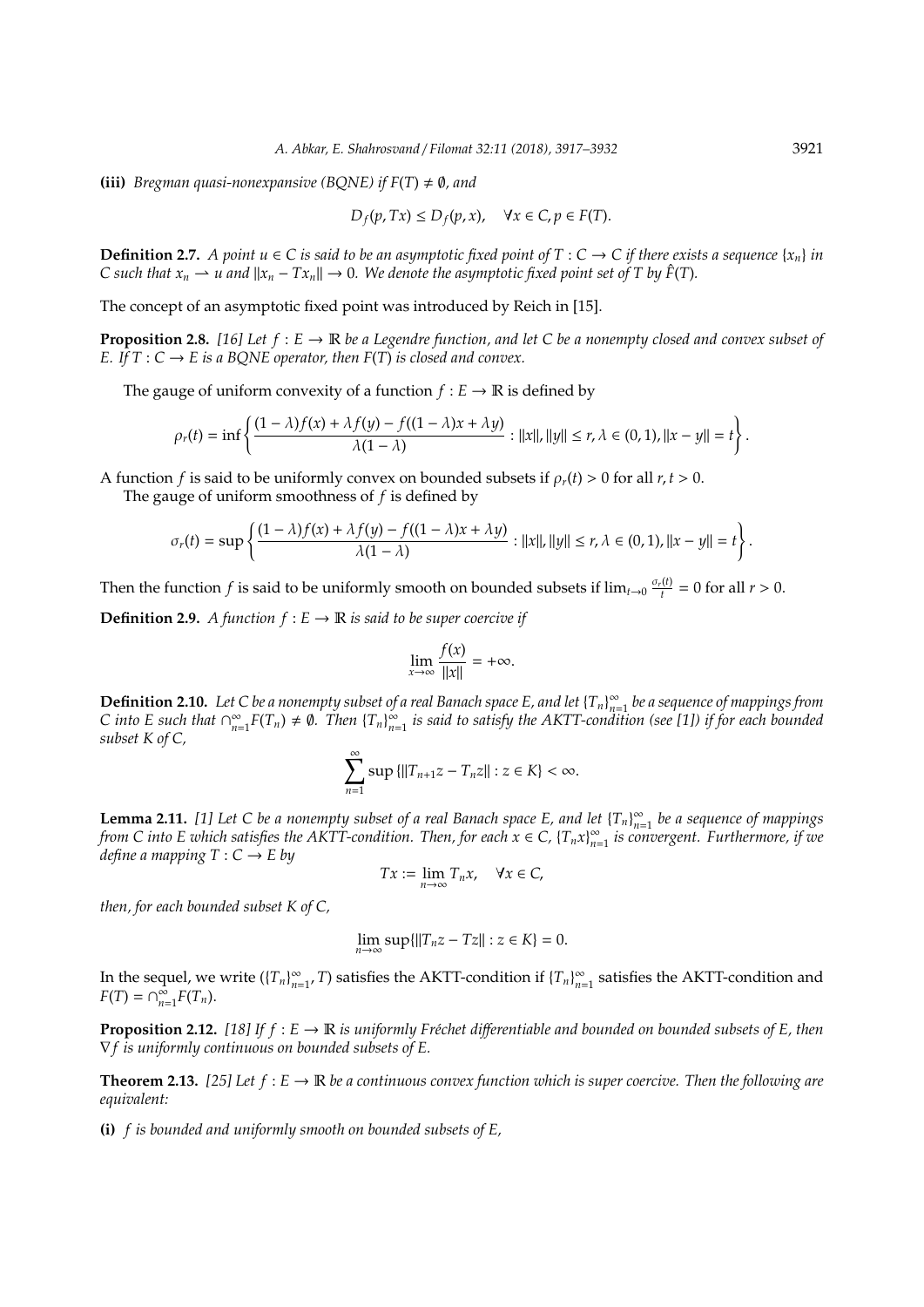**(ii)** *f is Fr´echet di*ff*erentiable and* ∇*f is uniformly norm-to-norm continuous on bounded subsets of E,*

(iii)  $dom f^* = E^*$ ,  $f^*$  is super coercive and uniformly convex on bounded subsets of  $E^*$ .

**Theorem 2.14.** [25] Let  $f : E \to \mathbb{R}$  be a continuous convex function which is bounded on bounded subsets of E. *Then the following are equivalent:*

- **(i)** *f is super coercive and uniformly convex on bounded subsets of E,*
- (ii)  $dom f^* = E^*$ ,  $f^*$  is bounded and uniformly smooth on bounded subsets of  $E^*$ ,
- (iii)  $dom f^* = E^*$ ,  $f^*$  is Fréchet differentiable and  $\nabla f^*$  is uniformly norm-to-norm continuous on bounded subsets of *E* .

**Theorem 2.15.** *[10] Suppose that f* : *E* → (−∞,+∞] *is a Legendre function. The function f is totally convex on bounded subsets if and only if f is uniformly convex on bounded subsets.*

**Lemma 2.16.** [24] Let  $\{\gamma_n\}$  be a sequence in (0, 1) and  $\{\delta_n\}$  be a sequence in R satisfying

**(i)**  $\sum_{n=1}^{\infty} \gamma_n = \infty$ ,

**(ii)** (2)  $\limsup_{n\to\infty} \gamma_n \leq 0$  or  $\sum_{n=1}^{\infty} |\gamma_n \delta_n| < \infty$ .

*If* {*an*} *is a sequence of nonnegative real numbers such that*

$$
a_{n+1} \leq (1 - \gamma_n)a_n + \gamma_n \delta_n,
$$

*for each n*  $\geq$  0*, then*  $\lim_{n\to\infty} a_n = 0$ .

**Lemma 2.17.** *[12] Let* {*sn*} *be a sequence of real numbers that does not decrease at infinity, in the sense that there* exists a subsequence {s<sub>ni</sub>} of {s<sub>n</sub>} such that s<sub>ni</sub>  $\leq$  s<sub>ni+1</sub> for all  $i\geq 0$ . For every  $n\geq n_0$ , define an integer sequence { $\tau(n)$ } as

$$
\tau(n)=\max\{k\leq n : s_k
$$

*Then*  $\tau(n) \to \infty$  *and*  $\max\{s_{\tau(n)}, s_n\} \leq s_{\tau(n)+1}$ *.* 

## **3. The Main Result**

We start this section by proving a strong convergence theorem for an infinite family of Bregman quasinonexpansive mappings.

**Theorem 3.1.** *Let*  $E_1$ ,  $E_2$  *and*  $E_3$  *be reflexive Banach spaces, let*  $C \subseteq E_1$  *and*  $Q \subseteq E_2$  *be two nonempty closed convex sets, let*  $A: E_1 \longrightarrow E_3$  and  $B: E_2 \longrightarrow E_3$  *be two bounded linear operators and let*  $f_1: E_1 \longrightarrow \mathbb{R}$  and  $f_2: E_2 \longrightarrow \mathbb{R}$  *be super coercive Legendre functions which are bounded, uniformly Fr´echet di*ff*erentiable and totally convex on bounded subsets of E*<sub>1</sub> *and E*<sub>2</sub>*, respectively, and f*<sub>3</sub> : *E*<sub>3</sub>  $\longrightarrow$  R *be convex, continuous and one-to-one on E*<sub>3</sub> *such that f*<sub>3</sub><sup>-1</sup> *is continuous. Let, for*  $i = 1, 2, ..., N$ *,*  $h_i : E_1 \longrightarrow 2^{E_1^*}$  *and*  $g_i : E_2 \longrightarrow 2^{E_2^*}$  *be maximal monotone mappings with*  $dom(h_N)$  ⊂ *C* and  $dom(g_N)$  ⊂ *Q.* Assume that for  $n \in \mathbb{N}$ ,  $\overline{T}_n$  : *C* →  $E_1$  and  $S_n$  : *Q* →  $E_2$  are an infinite family *of Bregman quasi-nonexpansive mappings such that* ({*Tn*} ∞  $\sum_{n=1}^{\infty}$ , *T*) and  $(\{S_n\}_{n=1}^{\infty})$ *n*=1 , *S*) *satisfy the AKTT-condition, and*  $F(T) = F(T) F(S) = F(S)$ *. Put* 

$$
\Omega = \left\{ (x, y) : \quad x \in \cap_{n=1}^{\infty} F(T_n) \cap (\cap_{i=1}^N h_i^{-1} 0), \ y \in \cap_{n=1}^{\infty} F(S_n) \cap (\cap_{i=1}^N g_i^{-1} 0) \text{ such that } Ax = By \right\} \neq \emptyset.
$$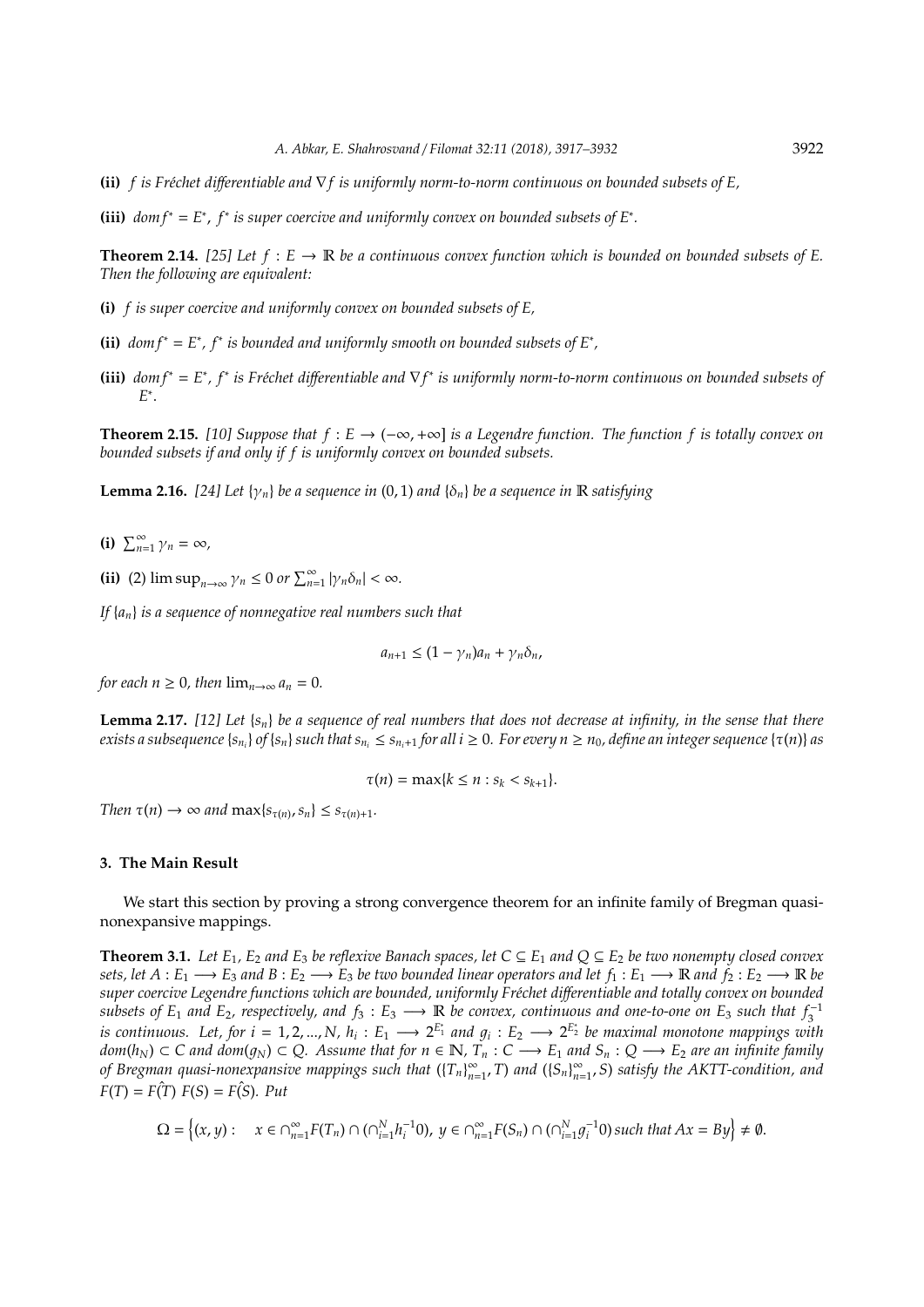*Let*  $\{x_n\}$  *be the sequence generated by:* 

$$
\begin{cases}\nz_n = Res_{\lambda_n^N h_N}^{f_1} \circ \cdots \circ Res_{\lambda_n^1 h_1}^{f_1} \nabla f_1^* ((1 - \gamma_n) \nabla f_1 x_n - \gamma_n A^* \nabla f_3 (Ax_n - By_n)), \\
x_{n+1} = \nabla f_1^* (\beta_n \nabla f_1 z_n + (1 - \beta_n) \nabla f_1 T_n z_n), \\
u_n = Res_{\lambda_n^N g_N}^{f_2} \circ \cdots \circ Res_{\lambda_n^1 g_1}^{f_2} \nabla f_2^* ((1 - \gamma_n) \nabla f_2 x_n + \gamma_n B^* \nabla f_3 (Ax_n - By_n)), \\
y_{n+1} = \nabla f_2^* (\beta_n \nabla f_2 u_n + (1 - \beta_n) \nabla f_2 S_n u_n),\n\end{cases} \tag{6}
$$

*where the step-size*  $\gamma_n$  *is chosen as follows:* 

$$
\gamma_n = \sigma_n \min \left\{ \frac{|f_3(Ax_n - By_n)|}{|f_3(Ax_n - By_n)| + |f_1(x_n)|}, \frac{|f_3(Ax_n - By_n)|}{|f_3(Ax_n - By_n)| + |f_2(y_n)|} \right\},\,
$$

 $m$  where  $\sigma_n \in (0,1)$  is defined in such a way that  $\sum_{n=1}^{\infty} \gamma_n = \infty$ . Assume that the sequences  $\{\lambda_n^i\}$ ,  $\{\beta_n\} \in (0,1)$  satisfy the *following conditions:*

**(i)** lim inf $_{n\to\infty}$   $\beta_n(1-\beta_n) > 0$ ,

(ii)  $\liminf_{n\to\infty} \lambda_n^i > 0$ . *Then the sequence*  $\{(x_n, y_n)\}$  *converges strongly to*  $(\bar{x}, \bar{y}) \in \Omega$ *.* 

*Proof.* It follows from Proposition 2.8 that Ω is closed and convex. Let

$$
w_n = (1 - \gamma_n)\nabla f_1 x_n - \gamma_n A^* \nabla f_3 (Ax_n - By_n)
$$

and  $(\hat{x}, \hat{y}) \in \Omega$ . Note that

$$
D_{f_1}(\hat{x}, \nabla f_1^* w_n) = D_{f_1}(\hat{x}, \nabla f_1^* ((1 - \gamma_n) \nabla f x_n - \gamma_n A^* \nabla f_3(Ax_n - By_n)))
$$
  
\n
$$
= f_1(\hat{x}) + f_1^* (w_n) - \langle \hat{x}, w_n \rangle
$$
  
\n
$$
\leq f_1(\hat{x}) + (1 - \gamma_n) f_1^* (\nabla f_1 x_n) + \gamma_n f_1^* (-A^* \nabla f_3(Ax_n - By_n))
$$
  
\n
$$
- \langle \hat{x}, (1 - \gamma_n) \nabla f x_n - \gamma_n A^* \nabla f_3(Ax_n - By_n)) \rangle
$$
  
\n
$$
\leq f_1(\hat{x}) + f_1^* (\nabla f_1 x_n) - \langle \hat{x}, \nabla f_1 x_n \rangle + \gamma_n [f_1^* (-A^* \nabla f_3(Ax_n - By_n))]
$$
  
\n
$$
+ \langle \hat{x}, \nabla f x_n + A^* \nabla f_3(Ax_n - By_n) \rangle ]
$$
  
\n
$$
= D_{f_1}(\hat{x}, x_n) + \gamma_n [sup\{\langle -x, A^* \nabla f_3(Ax_n - By_n) \rangle - f_1(x)\}\rangle
$$
  
\n
$$
\leq D_{f_1}(\hat{x}, x_n) + \gamma_n [sup\{\langle -x, A^* \nabla f_3(Ax_n - By_n) \rangle - f_1(x)\}\rangle
$$
  
\n
$$
\leq D_{f_1}(\hat{x}, x_n) + \gamma_n [sup\{\langle -x, A^* \nabla f_3(Ax_n - By_n) \rangle - f_1(x)\}\rangle
$$
  
\n
$$
\leq D_{f_1}(\hat{x}, x_n) + \gamma_n [-\langle x_n + \hat{x}, A^* \nabla f_3(Ax_n - By_n) \rangle - f_1(x_n + \hat{x})\|]
$$
  
\n
$$
\leq D_{f_1}(\hat{x}, x_n) + \gamma_n [-\langle x_n + \hat{x}, A^* \nabla f_3(Ax_n - By_n) \rangle - f_1(x_n + \hat{x})\|]
$$
  
\n
$$
= D_{f_1}(\hat{x}, x_n) + \gamma_n [f_1(x_n) + \langle \
$$

Therefore, we have

$$
D_{f_1}(\hat{x}, z_n) = D_{f_1}(\hat{x}, Res_{\lambda_h^N h_N}^{f_1} o \cdots \circ Res_{\lambda_h^1 h_1}^{f_1} \nabla f_1^* w_n) \le D_{f_1}(\hat{x}, \nabla f_1^* w_n)
$$
  
\n
$$
\le D_{f_1}(\hat{x}, x_n) - \gamma_n [f_3(Ax_n - By_n) + f_1(x_n) - f_3(-By_n)].
$$
\n(7)

Following a similar argument as above, we obtain

$$
D_{f_2}(\hat{y}, u_n) \le D_{f_2}(\hat{y}, y_n) - \gamma_n [f_3(Ax_n - By_n) + f_2(y_n) - f_3(Ax_n)]. \tag{8}
$$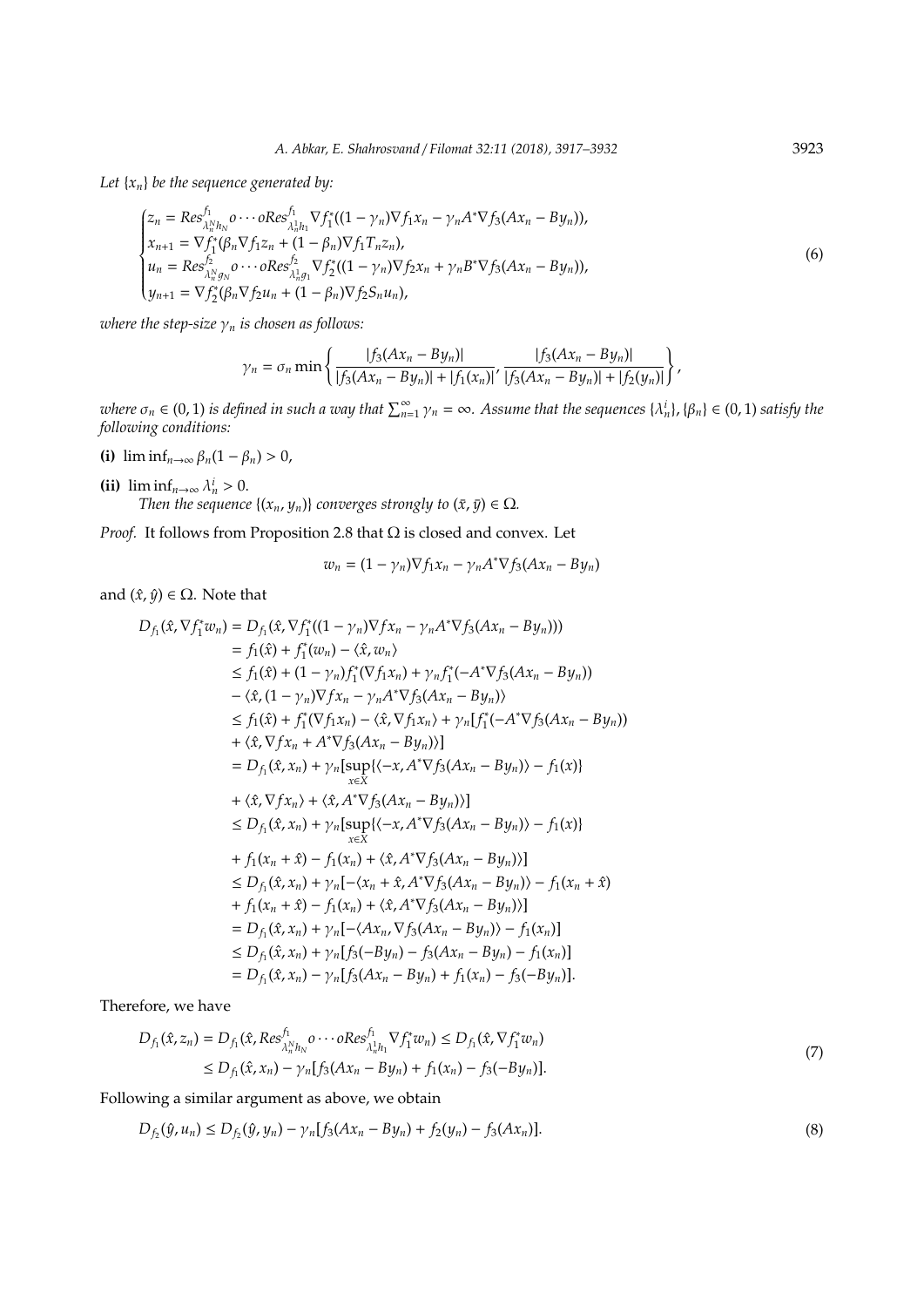From (7), (8) and the convexity of *f*3, we obtain

$$
D_{f_1}(\hat{x}, z_n) + D_{f_2}(\hat{y}, u_n) \le D_{f_1}(\hat{x}, x_n) + D_{f_2}(\hat{y}, y_n) - \gamma_n [2f_3(Ax_n - By_n) + f_1(x_n) + f_2(y_n) - f_3(Ax_n) - f_3(-By_n)] \le D_{f_1}(\hat{x}, x_n) + D_{f_2}(\hat{y}, y_n) - \gamma_n [f_3(Ax_n - By_n) + f_1(x_n) + f_2(y_n)].
$$
\n(9)

Also from (6), by using (9), we obtain

$$
D_{f_1}(\hat{x}, x_{n+1}) + D_{f_2}(\hat{y}, y_{n+1}) \le \beta_n [D_{f_1}(\hat{x}, z_n) + D_{f_2}(\hat{y}, u_n)] + (1 - \beta_n) [D_{f_1}(\hat{x}, Tz_n) + D_{f_2}(\hat{y}, Su_n)]
$$
  
\n
$$
\le \beta_n [D_{f_1}(\hat{x}, z_n) + D_{f_2}(\hat{y}, u_n)] + (1 - \beta_n) D_{f_1}(\hat{x}, z_n) + D_{f_2}(\hat{y}, u_n)]
$$
  
\n
$$
\le D_{f_1}(\hat{x}, x_n) + D_{f_2}(\hat{y}, y_n) - \gamma_n (1 - \beta_n) [f_3(Ax_n - By_n) + f_1(x_n) + f_2(y_n)].
$$
\n(10)

On the other hand, suppose that there is no  $x_n$  such that  $|f_1(x_n)| \ge |f_2(y_n)|$  for all  $n \ge n_0$ . It follows that

$$
\gamma_n = \sigma_n \frac{|f_3(Ax_n - By_n)|}{|f_3(Ax_n - By_n| + |f_1(x_n)|)}
$$

and

$$
\gamma_n[f_3(Ax_n - By_n) + f_2(y_n) + f_1(x_n)] \ge -\gamma_n[f_3(Ax_n - By_n) + f_2(y_n) + f_1(x_n)]
$$
  
\n
$$
\ge -\gamma_n[[f_2(y_n)] - [f_3(Ax_n - By_n)] - [f_1(x_n)]]
$$
  
\n
$$
= \gamma_n[[f_3(Ax_n - By_n)] + [f_1(x_n)] - [f_2(y_n)]]
$$
  
\n
$$
= [f_3(Ax_n - By_n)]\sigma_n[1 - \frac{[f_2(y_n)]}{[f_3(Ax_n - By_n)] + [f_1(x_n)]}] \ge 0.
$$
\n(11)

Conversely, suppose there exists  $n_1$  such that  $|f_1(x_n)| \le |f_2(y_n)|$  for all  $n \ge n_1$ . From (11) and  $\beta_n \in (0,1)$ , we have

$$
D_{f_1}(\hat{x}, x_{n+1}) + D_{f_2}(\hat{y}, y_{n+1}) \leq D_{f_1}(\hat{x}, x_n) + D_{f_2}(\hat{y}, y_n).
$$

Now we use induction to obtain

$$
D_{f_1}(\hat{x}, x_{n+1}) + D_{f_2}(\hat{y}, y_{n+1}) \le D_{f_1}(\hat{x}, x_1) + D_{f_2}(\hat{y}, y_1). \tag{12}
$$

From Theorem 2.13,  $f_1^*$  and  $f_2^*$  are bounded on bounded subsets of  $E_1^*$  and  $E_2^*$ , respectively. Hence  $\nabla f_1^*$  and  $\nabla f_2^*$ 1 fold Theorem 2.15,  $j_1$  and  $j_2$  are bounded on bounded subsets of  $E_1$  and  $E_2$ , respectively. Thence  $v_j$  and  $v_j$  and  $v_j$  are also bounded on bounded subsets of  $E_1^*$  and  $E_2^*$ , respectively. From (12) and P  $^{*}_{1}$  and  $E_{2}^{*}$  $\frac{1}{2}$ , respectively. From (12) and Proposition 2.4, the sequences { $(x_n, y_n)$ }<sup>∞</sup><sub>n=</sub>  $\sum_{n=1}^{\infty}$  {( $\nabla f_1^*$ 1 *zn*,∇*f* ∗  $\binom{n}{2} u_n$ } $\binom{8}{n}$  $\sum_{n=1}^{\infty}$  and  $\{(T_n z_n, S_n u_n)\}_{n=1}^{\infty}$  $\sum_{n=1}^{\infty}$  are bounded. So by the boundedness of  $\nabla f_1$  and  $\nabla f_2$ on bounded subsets of  $E_1$  and  $E_2$ , respectively,  $\{(\nabla f_1 x_n, \nabla f_2 y_n)\}_{n=1}^{\infty}$  $\sum_{n=1}^{\infty}$ , {(*z*<sub>*n*</sub>, *u<sub>n</sub>*)} and {( $\nabla f_1 T_n z_n$ ,  $\nabla f_2 S_n u_n$ )}  $\sum_{n=1}^{\infty}$  are bounded. In view of Theorem 2.11 and Theorem 2.12,  $dom f_1^* = E_1^*$ \*<br><sup>\*</sup><sub>1</sub>, *f*<sup>\*</sup>  $\frac{\pi}{1}$  is super coercive and uniformly convex on bounded subsets of *E* ∗  $i<sub>1</sub>$ . Let

 $s \geq \sup\{\|z_n\|, \|\nabla f_1(T_n z_n)\|, \|\nabla f_1 z_n\| : n \in \mathbb{N}\}\}$ 

be large enough and let  $\rho_s^*$  :  $[0, \infty) \longrightarrow [0, \infty)$  be the gauge of uniform convexity of  $f_1^*$  $i_1^*$ . Now we have

$$
D_{f_1}(\hat{x}, x_{n+1}) = D_{f_1}(\hat{x}, \nabla f_1^*(\beta_n \nabla f_1 z_n + (1 - \beta_n) \nabla f_1 T_n z_n))
$$
  
\n
$$
= f_1(\hat{x}) + f_1^*(\beta_n \nabla f_1 z_n + (1 - \beta_n) \nabla f_1 T_n z_n) - \langle \hat{x}, \beta_n \nabla f_1 z_n + (1 - \beta_n) \nabla f_1 T_n z_n \rangle
$$
  
\n
$$
\leq \beta_n f_1(\hat{x}) + (1 - \beta_n) f_1(\hat{x}) + \beta_n f_1^*(\nabla f_1 z_n) + (1 - \beta_n) f_1^*(\nabla f_1 T_n z_n)
$$
  
\n
$$
- \beta_n (1 - \beta_n) \rho_s^* (\|\nabla f_1 z_n - \nabla f_1 T_n z_n\|) - \langle \hat{x}, \beta_n \nabla f_1 z_n + (1 - \beta_n) \nabla f_1 T_n z_n \rangle
$$
  
\n
$$
= \beta_n D_{f_1}(\hat{x}, z_n) + (1 - \beta_n) D_{f_1}(\hat{x}, T_n z_n) - \beta_n (1 - \beta_n) \rho_s^* (\|\nabla f_1 z_n - \nabla f_1 T_n z_n\|)
$$
  
\n
$$
\leq D_{f_1}(\hat{x}, z_n) - \beta_n (1 - \beta_n) \rho_s^* (\|\nabla f_1 z_n - \nabla f_1 T_n z_n\|).
$$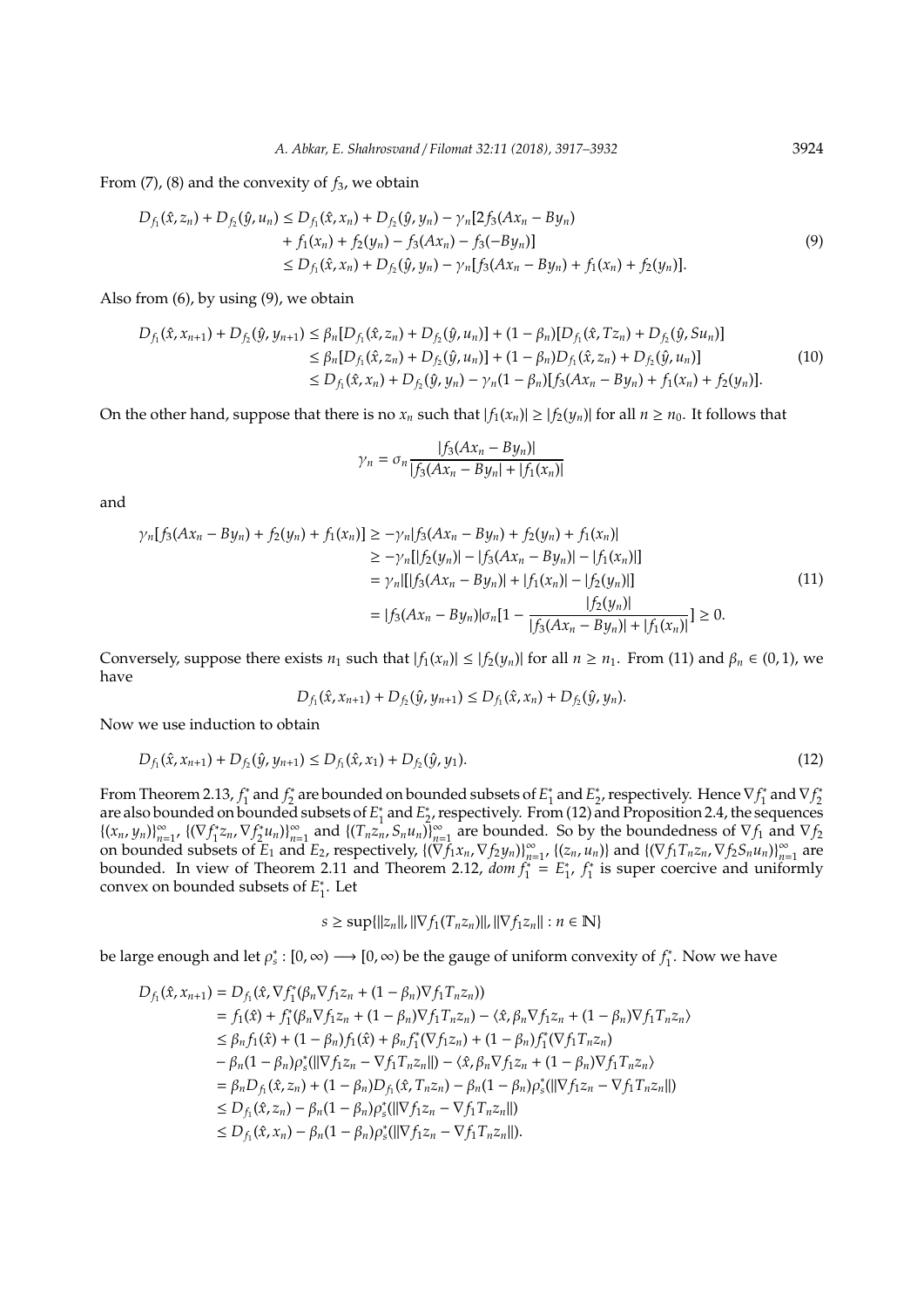It follows from the above inequality that

$$
\beta_n(1-\beta_n)\rho_s^*(||\nabla f_1 z_n - \nabla f_1 T_n z_n||) \le D_{f_1}(\hat{x}, x_n) - D_{f_1}(\hat{x}, x_{n+1}).
$$
\n(13)

Let  $r \geq \sup_{n \in \mathbb{N}} \{||u_n||, ||\nabla f_2 S_n u_n||, ||\nabla f_2 u_n||\}$  be large enough,  $\rho_r^* : [0, \infty) \longrightarrow [0, \infty)$  be the gauge of uniform convexity of  $f_2^*$  $\frac{1}{2}$ . We use a similar argument to obtain

$$
\beta_n(1-\beta_n)\rho_r^*(||\nabla f_1 u_n - \nabla f_1 S_n u_n||) \le D_{f_1}(\hat{y}, y_n) - D_{f_1}(\hat{y}, y_{n+1}).
$$
\n(14)

Also from (10), we obtain

$$
\gamma_n(1 - \beta_n)[f_3(Ax_n - By_n) + f_1(x_n) + f_2(y_n)] \le [D_{f_1}(\hat{x}, x_n) + D_{f_2}(\hat{y}, y_n)] - [D_{f_1}(\hat{x}, x_{n+1}) + D_{f_2}(\hat{y}, y_{n+1})].
$$
\n(15)

For all  $n \in \mathbb{N}$ , we have

$$
D_{f_1}(\hat{x}, x_{n+1}) + D_{f_2}(\hat{y}, y_{n+1}) = D_{f_1}(\hat{x}, \nabla f_1^*(\beta_n \nabla f_1 z_n + (1 - \beta_n) \nabla f_2 T_n z_n))
$$
  
+ 
$$
D_{f_2}(\hat{y}, \nabla f_2^*(\beta_n \nabla f_1 u_n + (1 - \beta_n) \nabla f_2 S_n u_n))
$$
  

$$
\leq D_{f_1}(\hat{x}, z_n) + D_{f_2}(\hat{y}, u_n)
$$
  
= 
$$
V_{f_1}(\hat{x}, (1 - \gamma_n) \nabla f_1 x_n + \gamma_n (-A^* \nabla f_3 (Ax_n - By_n)))
$$
  
+ 
$$
V_{f_2}(\hat{y}, (1 - \gamma_n) \nabla f_2 y_n + \gamma_n (B^* \nabla f_3 (Ax_n - By_n)))
$$
  

$$
\leq V_{f_1}(\hat{x}, (1 - \gamma_n) \nabla f_1 x_n + \gamma_n (-A^* \nabla f_3 (Ax_n - By_n))) + \gamma_n (A^* \nabla f_3 (Ax_n - By_n)))
$$
  
- 
$$
\langle \nabla f_1^*((1 - \gamma_n) \nabla f_1 x_n + \gamma_n (-A^* \nabla f_3 (Ax_n - By_n))) - \hat{x}, \gamma_n (A^* \nabla f_3 (Ax_n - By_n)))
$$
  
+ 
$$
V_{f_2}(\hat{y}, (1 - \gamma_n) \nabla f_2 y_n + \gamma_n B^* \nabla f_3 (Ax_n - By_n)) - \gamma_n B^* \nabla f_3 (Ax_n - By_n))
$$
  
- 
$$
\langle \nabla f_2^*((1 - \gamma_n) \nabla f_2 y_n + \gamma_n B^* \nabla f_3 (Ax_n - By_n)) - \hat{y}, -\gamma_n B^* \nabla f_3 (Ax_n - By_n)) \rangle
$$
  

$$
\leq (1 - \gamma_n) [D_{f_1}(\hat{x}, x_n) + D_{f_2}(\hat{y}, y_n)] + \gamma_n [(\hat{x} - z_n, A^* \nabla f_3 (Ax_n - By_n))]
$$
  
+ 
$$
\langle u_n - \hat{y}, B^* \nabla f_3 (Ax_n - By_n) \rangle].
$$

To prove that  ${x_n}$  and  ${y_n}$  converge in norm, we consider the following two cases. **Case1.** Assume that the sequence  $\{D_f(\hat{x}, x_n) + D_f(\hat{y}, y_n)\}$  is a monotonically decreasing sequence. Then  $\{D_{f_1}(\hat{x}, x_n) + D_{f_2}(\hat{y}, y_n)\}$  is convergent. Clearly, we have

$$
[\{D_{f_1}(\hat{x}, x_n) + D_{f_2}(\hat{y}, y_n)\}] - [\{D_{f_1}(\hat{x}, x_{n+1}) + D_{f_2}(\hat{y}, y_{n+1})\}] \rightarrow 0.
$$

Therefore, from (15) and  $\beta_n \in (0,1)$ , it follows that

$$
\gamma_n(f_3(Ax_n-By_n)+f_1(x_n)+f_2(y_n))\to 0, \quad n\to\infty.
$$

Suppose that there exists  $n_0$  such that  $|f_1(x_n)| \ge |f_2(y_n)|$  for all  $n \ge n_0$ , which implies that

$$
\gamma_n = \frac{\sigma_n |f_3(Ax_n - By_n)|}{|f_3(Ax_n - By_n)| + |f_1(x_n)|}.
$$

Thus

$$
\lim_{n\to\infty}\frac{\sigma_n|f_3(Ax_n-By_n)|}{|f_3(Ax_n-By_n)|+|f_1(x_n)|}|f_3(Ax_n-By_n)+f_1(x_n)+f_2(y_n)|=0.
$$

On the other hand, we consider

$$
|f_2(y_n)| - |f_3(Ax_n - By_n)| - |f_1(x_n)| \le |f_3(Ax_n - By_n) + f_1(x_n) + f_2(y_n)|.
$$

So, we have

$$
\lim_{n\to\infty}\sigma_n|f_3(Ax_n-By_n)|(\frac{f_2(y_n)}{|f_3(Ax_n-By_n)|+|f_1(x_n)|}-1)=0.
$$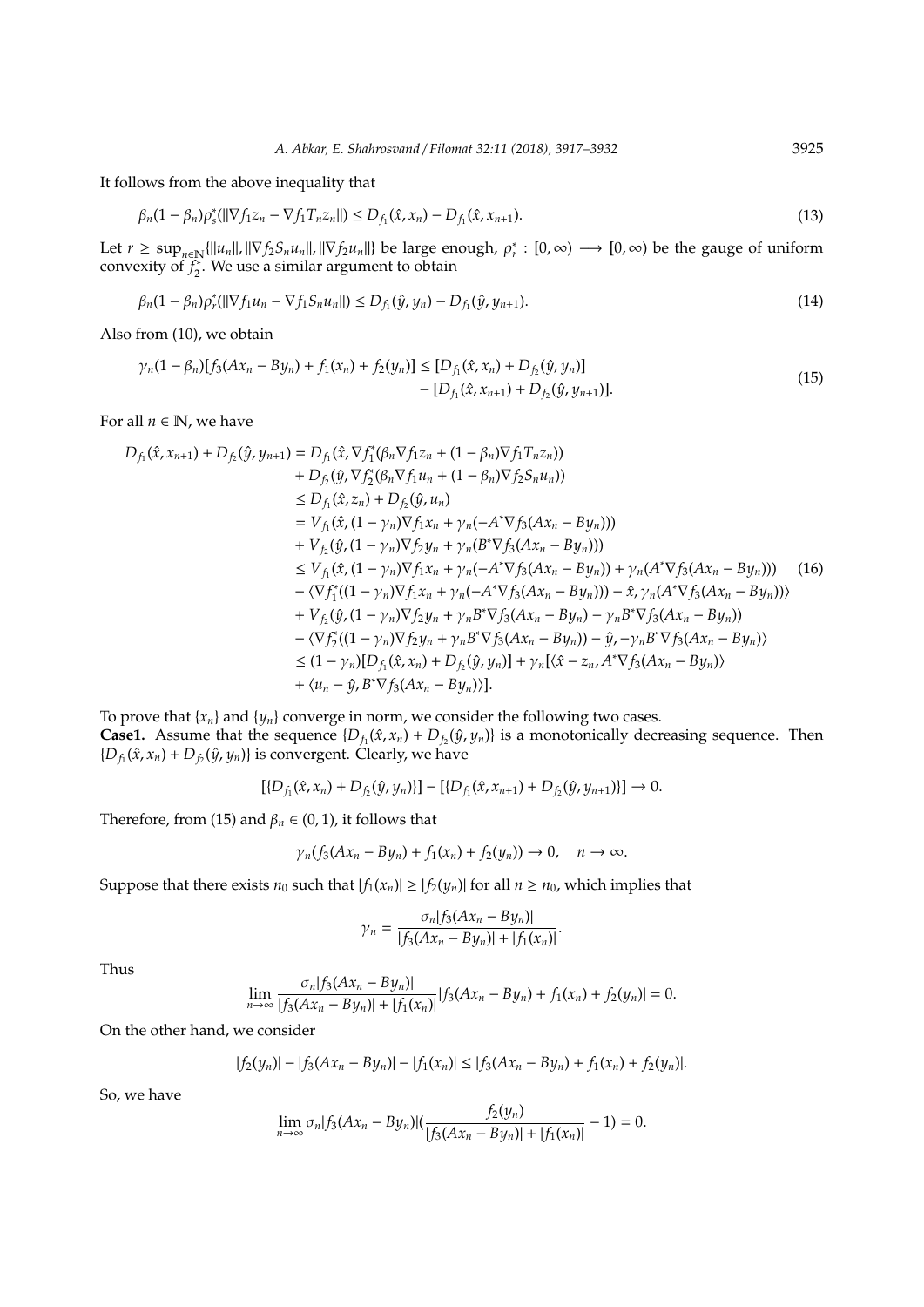This together with the condition on  $\sigma_n$  and  $(\frac{f_2(y_n)}{|f_3(Ax_n-By_n)|+|f_1(x_n)|}-1) > 0$  implies that

$$
\lim_{n \to \infty} f_3(Ax_n - By_n) = 0. \tag{17}
$$

Since  $f_3^{-1}$  is continuous, we have

$$
\lim_{n \to \infty} ||Ax_n - By_n|| = 0. \tag{18}
$$

Conversely, suppose there exists  $n_1$  such that  $|f_1(x_n)| \leq |f_2(y_n)|$  for all  $n \geq n_1$ . Following the above process, again we come to the same conclusion. Also, from (13), (14) and the condition (i), we obtain

$$
\lim_{n \to \infty} \rho_s^* (||\nabla f_1 z_n - \nabla f_1 T_n z_n||) = 0
$$
  

$$
\lim_{n \to \infty} \rho_r^* (||\nabla f_2 u_n - \nabla f_2 S_n u_n||) = 0.
$$

Next, we show that  $\lim_{n\to\infty} ||\nabla f_1 z_n - \nabla f_1 T_n z_n|| = 0$ . If not, there exists  $\varepsilon_0 > 0$  and a subsequence  $\{x_{n_i}\}$  of  $\{x_n\}$ such that  $\|\nabla f_1 z_{n_i} - \nabla f_1 T_n z_{n_i}\| \geq \varepsilon_0$  for all  $i \in \mathbb{N}$ . Since  $\rho_s^*$  is nondecreasing, we have  $0 \geq \rho_s^*(\varepsilon_0)$ . But this statement contradicts the uniform convexity of  $f_1^*$  $\int_{1}^{*}$  on bounded sets. According to Theorems 2.13 and 2.14, ∇*f* ∗ 1 is uniformly continuous on bounded subsets of *E* ∗  $i<sub>1</sub>$ , hence we have

$$
\lim_{n \to \infty} ||z_n - T_n z_n|| = 0. \tag{19}
$$

By a similar argument, we have

$$
\lim_{n\to\infty}||u_n - S_n u_n|| = 0.
$$

Since  $({T_n})_{n=0}^{\infty}$  $\sum_{n=1}^{\infty}$ , *T*) and  $(\{S_n\}_{n=1}^{\infty})$ *n*=1 , *S*) satisfy the AKTT-condition, we conclude that

$$
||z_n - Tz_n|| \le ||z_n - T_nz_n|| + ||T_nz_n - Tz_n||
$$
  
\n
$$
\le ||z_n - T_nz_n|| + \sup\{||T_nx - Tx|| : x \in k_1\}
$$
\n(20)

and

$$
||u_n - Su_n|| \le ||u_n - S_n u_n|| + ||S_n u_n - Su_n||
$$
  
\n
$$
\le ||u_n - S_n u_n|| + \sup \{||S_n x - Sx|| : x \in k_2\}
$$
\n(21)

where  $k_1 = sB = \{z \in E_1 : ||z|| \le s\}$  and  $k_2 = rB = \{z \in E_2 : ||z|| \le s\}$ . By using Lemma 2.10, (20) and (21), we get

$$
\lim_{n \to \infty} ||z_n - Tz_n|| = 0 \tag{22}
$$

$$
\lim_{n \to \infty} ||u_n - Su_n|| = 0. \tag{23}
$$

From (20), the boundedness of ∇*f*<sup>1</sup> and the uniform continuity of *f*<sup>1</sup> on bounded subsets of *E*1, we have

$$
D_{f_1}(T_n z_n, z_n) = f_1(T_n z_n) - f_1(z_n) - \langle T_n z_n - z_n, \nabla f_1 z_n \rangle \to 0, \quad n \to \infty.
$$
\n(24)

This implies that

$$
D_{f_1}(T_n z_n, x_{n+1}) = D_{f_1}(T_n z_n, \nabla f_1^* (\beta_n \nabla f_1 z_n + (1 - \beta_n) \nabla f_1 T_n z_n))
$$
  
\n
$$
\leq \beta_n D_{f_1}(T_n z_n, z_n) + (1 - \beta_n) D_{f_1}(T_n z_n, T_n z_n) \to 0,
$$
\n(25)

as  $n \to \infty$ . From Proposition 2.3, (25) and (19), we obtain

$$
\lim_{n \to \infty} ||x_{n+1} - z_n|| = 0. \tag{26}
$$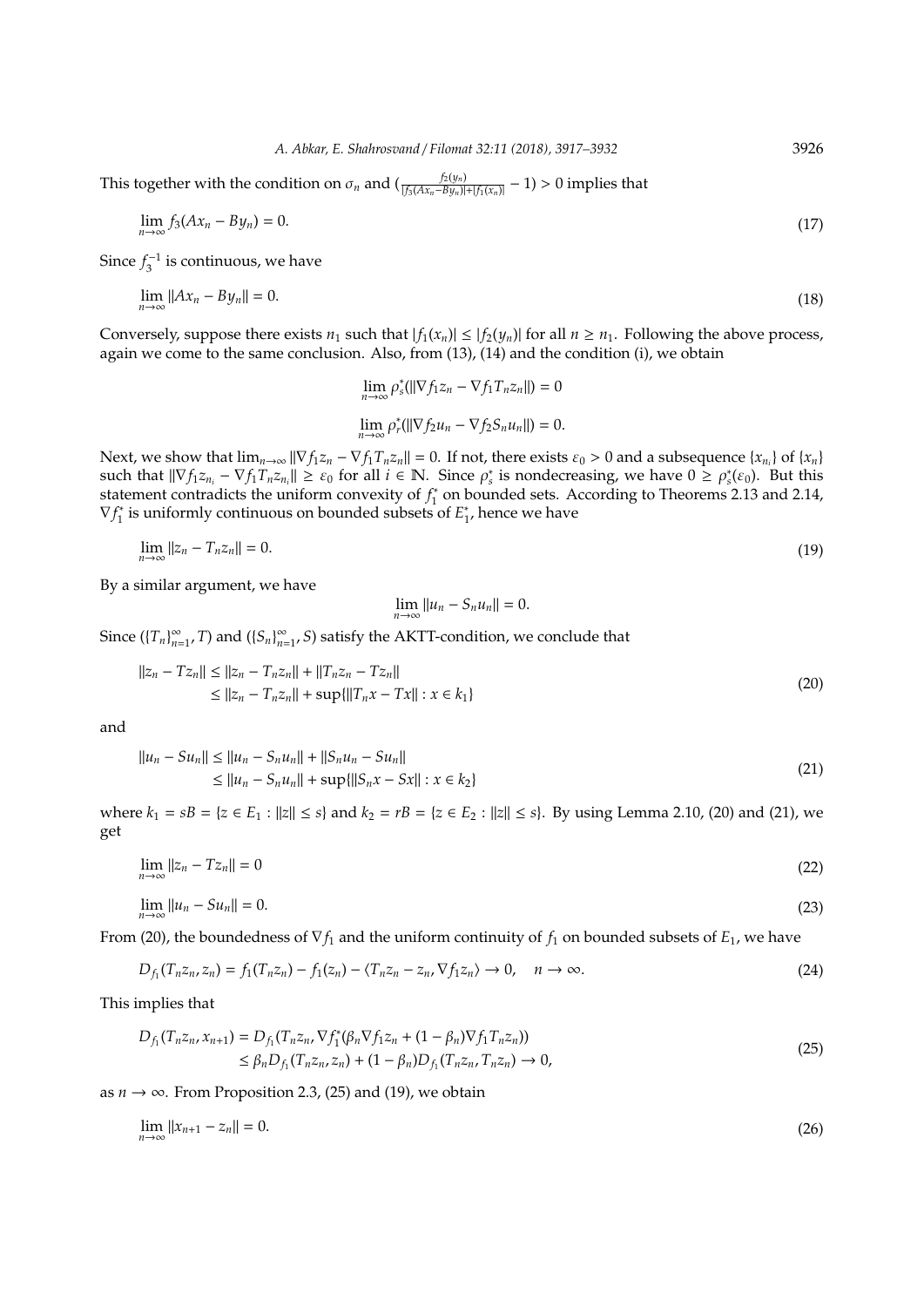By the same argument as above, we have

$$
\lim_{n \to \infty} \|y_{n+1} - u_n\| = 0. \tag{27}
$$

On the other hand, by the boundedness of ∇*f*<sup>1</sup> and ∇*f*<sup>2</sup> on bounded subsets of *E*<sup>1</sup> and *E*2, respectively, we have

$$
D_{f_1}(x_{n+1}, x_n) = \langle x_n - \hat{x}, \nabla f_1 \hat{x} - \nabla f_1 x_{n+1} \rangle + D_{f_1}(x_n, \hat{x}) - D_{f_1}(x_{n+1}, \hat{x}) \to 0
$$
  

$$
D_{f_2}(y_{n+1}, y_n) = \langle y_n - \hat{y}, \nabla f_2 \hat{y} - \nabla f_2 y_{n+1} \rangle + D_{f_2}(y_n, \hat{y}) - D_{f_2}(y_{n+1}, \hat{y}) \to 0,
$$

as  $n \rightarrow \infty$ . From Proposition 2.3, we have

$$
\lim_{n \to \infty} ||x_{n+1} - x_n|| = 0, \qquad \lim_{n \to \infty} ||y_{n+1} - y_n|| = 0.
$$

So from (26) and (27), we obtain

$$
\lim_{n \to \infty} ||z_n - x_n|| = 0, \qquad \lim_{n \to \infty} ||u_n - y_n|| = 0.
$$
\n(28)

Since the sequence  $\{(x_n,y_n)\}\$ is bounded, there exists a subsequence  $\{(x_{n_k}, y_{n_k})\}\$ of  $\{(x_n,y_n)\}\$ such that  $x_{n_k}\to \bar{x}$ and  $y_{n_k} \to \bar{x}$ . Thus  $z_{n_k} \to \bar{x}$  and  $u_{n_k} \to \bar{x}$  and so by (22) and (23),  $\bar{x} \in F(T) = \hat{F}(T)$  and  $\bar{y} \in F(S) = \hat{F}(S)$ . Now, we show that  $\bar{x} \in \cap_{i=1}^N h_i^{-1}(0)$ . Writing  $\theta_n^0 = I$  and  $\theta_n^i = Res_{\lambda_n^i h_i}^f o \cdots oRes_{\lambda_n^1 h_i}^f$ , we observe that

$$
D_{f_1}(\hat{x}, z_n) = D_{f_1}(\hat{x}, \theta_n^N(\nabla f_1^*((1 - \gamma_n)\nabla f_1x_n - \gamma_n A^* \nabla f_3(Ax_n - By_n)))
$$
  
\n
$$
= D_{f_1}(\hat{x}, Res_{\lambda_n^N h_N}^{f_1} o \cdots \circ Res_{\lambda_n^1 h_1}^{f_1} (\nabla f_1^*((1 - \gamma_n)\nabla f_1x_n - \gamma_n A^* \nabla f_3(Ax_n - By_n)))
$$
  
\n
$$
\leq D_{f_1}(\hat{x}, \nabla f_1^*((1 - \gamma_n)\nabla f_1x_n - \gamma_n A^* \nabla f_3(Ax_n - By_n))
$$
  
\n
$$
\leq D_{f_1}(\hat{x}, x_n) - \gamma_n [f_3(Ax_n - By_n) + f_1(x_n) - f_3(-By_n)]
$$
  
\n
$$
\leq D_{f_1}(\hat{x}, x_n) \leq D_{f_1}(\hat{x}, x_{n-1}).
$$

Since  $\hat{x} \in h_N^{-1}(0) = F(Res^{f_1}_{\lambda_n^N h_N})$  and  $Res^{f_1}_{\lambda_n^N h_n}$  is a BQFNE operator, it follows that for all  $n \ge 1$ , we have

$$
D_{f_1}(z_n, \theta_n^{N-1} \nabla f_1^* w_n) \le D_{f_1}(\hat{x}, \theta_n^{N-1} \nabla f_1^* w_n) - D_{f_1}(\hat{x}, z_n)
$$
  
\n
$$
\le D_{f_1}(\hat{x}, x_n) - D_{f_1}(\hat{x}, x_{n+1}) \to 0, \quad n \to \infty.
$$

Therefore by Proposition 2.3, the uniform continuity of ∇*f*<sup>1</sup> on bounded subsets, and the boundedness of  $\{\theta_n^{N-1}x_n\}$ , we get

$$
\lim_{n \to \infty} ||z_n - \theta_n^{N-1} \nabla f_1 w_n|| = 0, \qquad \lim_{n \to \infty} ||\nabla f_1 z_n - \nabla f_1 \theta_n^{N-1}|| = 0.
$$
\n(29)

Again since  $\hat{x} \in h_{N-1}^{-1}(0) = F(Res_{\lambda_n^{N-1}h_{N-1}}^{f_1})$  and  $Res_{\lambda_n^{N-1}h_{N-1}}^{f_1}$  is a BQFN operator for each  $n \ge 1$ , we have

$$
D_{f_1}(\theta_n^{N-1} \nabla f_1^* w_n, \theta_n^{N-2} \nabla f_1^* w_n) \le D_{f_1}(\hat{x}, \theta_n^{N-2} \nabla f_1^* w_n) - D_{f_1}(\hat{x}, \theta_n^{N-1} \nabla f_1^* w_n)
$$
  
\n
$$
\le D_{f_1}(\hat{x}, x_n) - D_{f_1}(\hat{x}, \theta_n^{N-1} \nabla f_1^* w_n)
$$
  
\n
$$
\le D_{f_1}(\hat{x}, x_n) - D_{f_1}(\hat{x}, z_n)
$$
  
\n
$$
\le D_{f_1}(\hat{x}, x_n) - D_{f_1}(\hat{x}, z_n, n) + D_{f_1}(\hat{x}, z_n)
$$

Hence  $\lim_{n\to\infty} ||\theta_n^{N-1} \nabla f_1^*$  $\int_1^x w_n - \theta_n^{N-2} \nabla f_1^*$  $\int_1^x w_n || = 0$  and  $\lim_{n \to \infty} || \nabla f_1 \theta_n^{N-1} \nabla f_1^*$  $\int_{1}^{x} w_n - \nabla f_1 \theta_n^{N-2} \nabla f_1^*$  $\int_1^{c*} w_n || = 0$ . Similarly, we can verify that

$$
\lim_{n\to\infty}||\theta_n^{N-2}\nabla f_1^*w_n-\theta_n^{N-3}\nabla f_1^*w_n||=\cdots=\lim_{n\to\infty}||\theta_n^1\nabla f_1^*w_n-\nabla f_1^*w_n||=0,
$$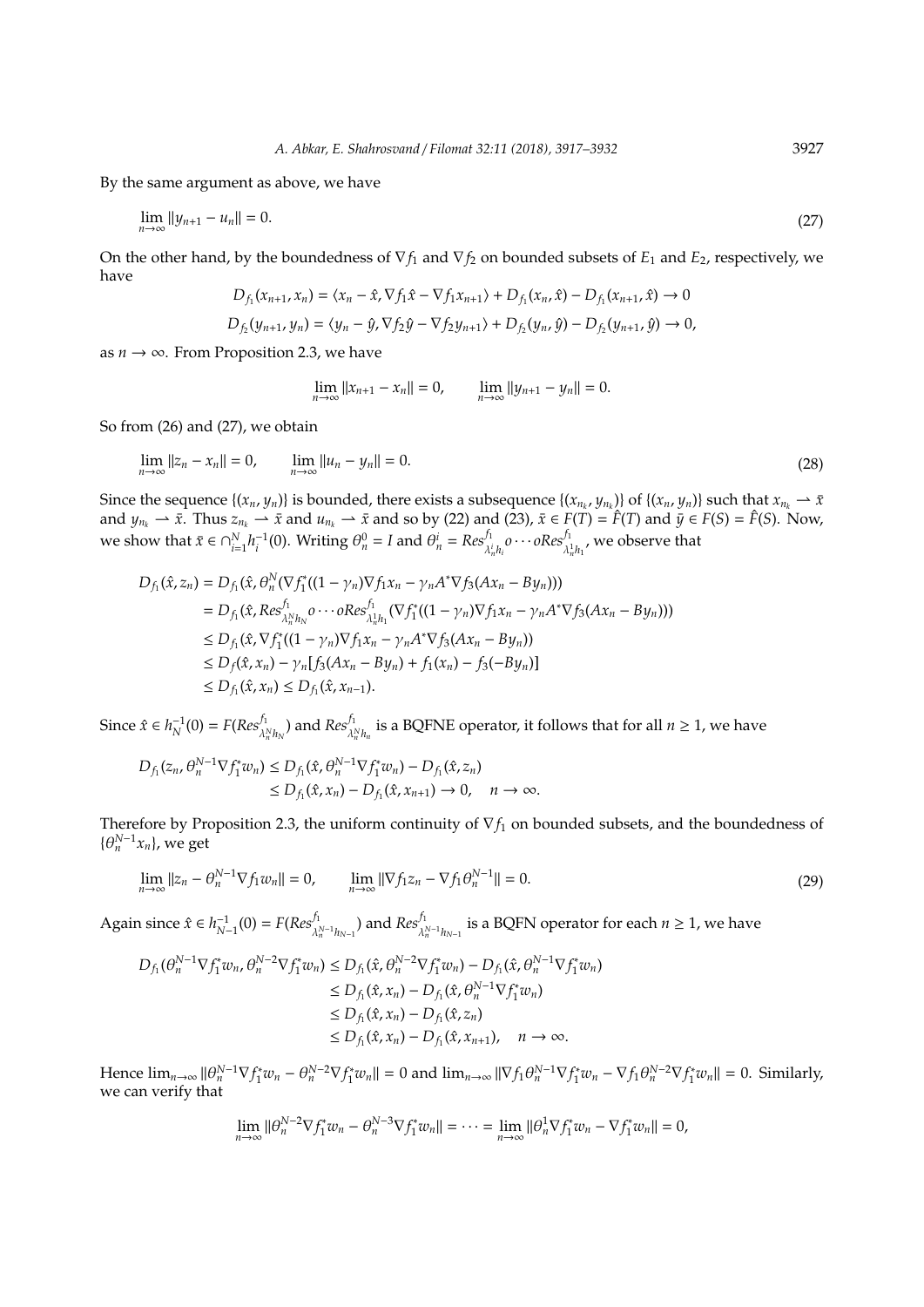$$
\lim_{n \to \infty} \|\nabla f_1 \theta_n^{N-2} \nabla f_1^* w_n - \nabla f_1 \theta_n^{N-3} \nabla f_1^* w_n\| = \dots = \lim_{n \to \infty} \|\nabla f_1 \theta_n^1 \nabla f_1^* w_n - w_n\| = 0.
$$

Therefore for any  $i = 1, 2, ..., N$ , we have

$$
\lim_{n \to \infty} \|\theta_n^i \nabla f_1^* w_n - \theta_n^{i-1} \nabla f_1^* w_n\| = 0 \quad \text{and} \quad \lim_{n \to \infty} \|\nabla f_1 \theta_n^i \nabla f_1^* w_n - \nabla f_1 \theta_n^{i-1} \nabla f_1^* w_n\| = 0. \tag{30}
$$

From (29) and (30), for *i* = 1, 2, ..., *N* we have

$$
\lim_{n \to \infty} ||z_n - \nabla f_1^* w_n|| = 0 \quad \text{and} \quad \lim_{n \to \infty} ||\theta_n^i \nabla f_1^* w_n - \nabla f_1^* w_n|| = 0. \tag{31}
$$

From the definition of the *f*<sub>1</sub>-resolvent, we have

$$
\nabla f_1(\theta_n^{i-1} \nabla f_1^* w_n) \in (\nabla f_1 + \lambda_n^i h_i)(\theta_n^i \nabla f_1^* w_n).
$$

Hence for any *i* = 1, 2, ..., *N*

$$
\vartheta_n^i = \frac{1}{\lambda_n^i} (\nabla f_1(\theta_n^{i-1} \nabla f_1^* w_n) - \nabla f_1(\theta_n^i \nabla f_1^* w_n)) \in h_i(\theta_n^i \nabla f_1^* w_n).
$$
\n(32)

It follows form (30), (32) and the condition (*ii*) that  $\lim_{n\to\infty} ||\vartheta_n^i|| = 0$  for any  $i = 1, 2, ..., N$ . Since  $x_{n_k} \to \bar{x}$ , it follows from (29) that  $z_{n_k} \to \bar{x}$ . Also from (31), we obtain that  $\theta^i_{n_k}(\nabla f^i_1)$  $I_1^*(w_n) \to \bar{x}$ , for each  $i = 1, 2, ..., N$ . Note that from the monotonicity of *h<sup>i</sup>* , we have

$$
\langle \eta-\vartheta_n^i,z-\theta_{n_k}^i(\nabla f_1^*w_{n_k})\rangle\geq 0,
$$

for all  $(z, \eta) \in G(A_i)$  and for all  $i = 1, 2, ..., N$ . This implies that  $\langle \eta, z - \overline{x} \rangle \ge 0$  for all  $(z, \eta) \in G(h_i)$  and for any *i* = 1, 2, ..., *N*. Therefore by using the maximal monotonicity of  $A_i$ , we obtain  $\bar{x} \in h_i^{-1}(0)$  for any *i* = 1, 2, ..., *N*. Thus  $\bar{x}$  ∈ ∩<sup>*N*</sup><sub>*i*=1</sub></sub> $h_i^{-1}(0)$ . The same argument as above, reveals that  $\hat{x}$  ∈ ∩<sup>*N*</sup><sub>*i*=1</sub> $g_i^{-1}(0)$ . Furthermore,  $Ax_n - By_n \to A\bar{x} - B\bar{y}$  and by using the lower semicontinuity of *f*<sub>3</sub>, we have

$$
f_3(A\bar{x} - B\bar{y}) \le \liminf_{n \to \infty} f_3(Ax_n - By_n) = 0.
$$
\n(33)

From (33) and the fact that  $f_3$  is a one-to-one function, we have  $A\bar{x} = B\bar{y}$ . Hence  $(\bar{x}, \bar{y}) \in \Omega$ . Now we show that

$$
\limsup_{n\to\infty} [\langle \hat{x} - z_n, A^* \nabla f_3(Ax_n - By_n) \rangle + \langle u_n - \hat{y}, B^* \nabla f_3(Ax_n - By_n)] \leq 0.
$$

From (18) and the fact that ∇*f*<sup>3</sup> is uniformly continuous on bounded subset of *E*3, we have

$$
\limsup_{n\to\infty} [\langle \hat{x} - z_n, A^* \nabla f_3(Ax_n - By_n) \rangle + \langle u_n - \hat{y}, B^* \nabla f_3(Ax_n - By_n) ]
$$
  
\n
$$
= \lim_{m\to\infty} [\langle \hat{x} - z_{n_m}, A^* \nabla f_3(Ax_{n_m} - By_{n_m}) \rangle + \langle u_{n_m} - \hat{y}, B^* \nabla f_3(Ax_{n_m} - By_{n_m}) ].
$$
\n(34)

Since  $\{(x_{n_m}, y_{n_m})\}$  is bounded, there exists a subsequence  $\{(x_{n_{m_i}}, y_{n_{m_i}})\}$  of  $\{(x_{n_m}, y_{n_m})\}$  such that  $(x_{n_{m_i}}, y_{n_{m_i}}) \to (\bar{x}, \bar{y})$ and from (28), we have  $(z_{n_{m_i}}, u_{n_{m_i}}) \to (\bar{x}, \bar{y})$  where  $(\bar{x}, \bar{y}) \in \Omega$ . It now follows that

$$
\lim_{m \to \infty} [\langle \hat{x} - z_{n_m}, A^* \nabla f_3 (Ax_{n_m} - By_{n_m}) \rangle + \langle u_{n_m} - \hat{y}, B^* \nabla f_3 (Ax_{n_m} - By_{n_m}) \rangle] \n= \lim_{i \to \infty} [\langle \hat{x} - z_{n_{m_i}}, A^* \nabla f_3 (Ax_{n_{m_i}} - By_{n_{m_i}}) \rangle + \langle u_{n_{m_i}} - \hat{y}, B^* \nabla f_3 (Ax_{n_{m_i}} - By_{n_{m_i}}) \rangle] = 0.
$$
\n(35)

Thus from (16), (35),  $\sum_{n=1}^{\infty} \gamma_n = \infty$  and Lemma 2.15, we have  $x_n \to \bar{x}$  and  $y_n \to \bar{y}$ .

**Case2**. Suppose  $\{D_{f_1}(\hat{x}, x_n) + D_{f_2}(\hat{y}, y_n)\}\$  is not a monotone decreasing sequences. Then set  $\Gamma_n = D_{f_1}(\hat{x}, x_n) + D_{f_2}(\hat{y}, y_n)\}$  $D_f(y, y_n)$  and let  $\tau : \mathbb{N} \to \mathbb{N}$  be a mapping defined for  $n \ge N_0$ , for some sufficiently large  $N_0$ , by

$$
\tau(n) = \max\{k \in \mathbb{N} : k \le n, \Gamma_k \le \Gamma_{k+1}\}.
$$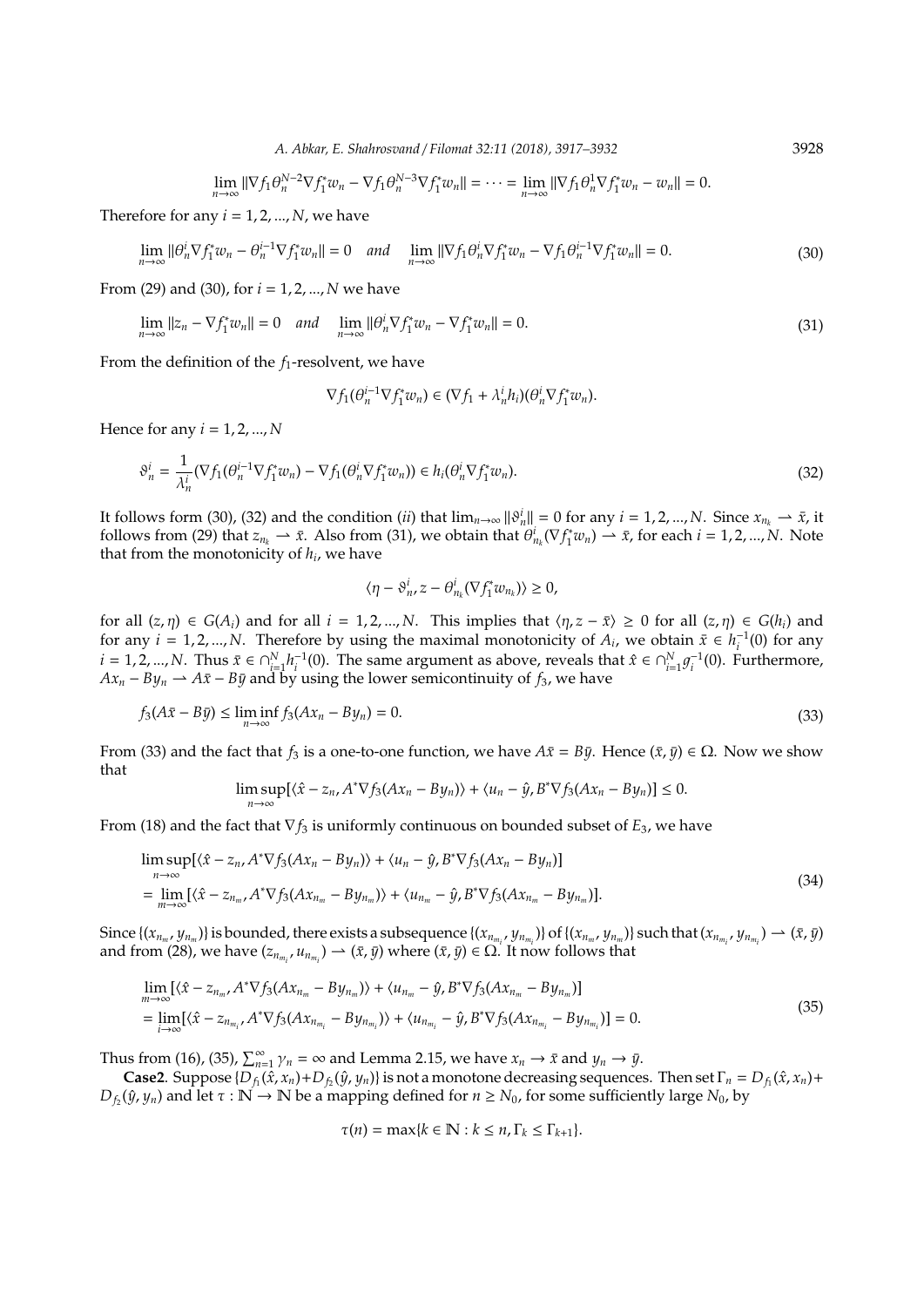Then  $\tau$  is a non-decreasing sequence such that  $\tau(n) \to \infty$  as  $n \to \infty$  and  $\Gamma_{\tau(n)} \leq \Gamma_{\tau(n\tau)+1}$  for  $n \geq N_0$ . Using the condition  $\beta \in (0, 1)$  in (15), we obtain

$$
\gamma_{\tau(n)}(f_3(Ax_{\tau(n)}-By_{\tau(n)})+f_1(x_{\tau(n)})+f_2(y_{\tau(n)}))\to 0, \quad n\to\infty.
$$

Also, from (13), (14) and the condition (i), we obtain

$$
\begin{aligned} & \lim_{n\to\infty}\rho_s^*(||\nabla f_1z_{\tau(n)}-\nabla f_1T_{\tau(n)}z_{\tau(n)}||)=0,\\ & \lim_{n\to\infty}\rho_r^*(||\nabla f_2u_{\tau(n)}-\nabla f_2S_{\tau(n)}u_{\tau(n)}||)=0. \end{aligned}
$$

Following the same argument as in Case 1, we have

$$
\lim_{n \to \infty} ||x_{\tau(n)+1} - z_{\tau(n)}|| = 0 \quad and \quad \lim_{n \to \infty} ||y_{\tau(n)+1} - u_{\tau(n)}|| = 0,
$$
  

$$
\lim_{n \to \infty} ||x_{\tau(n)+1} - x_{\tau(n)}|| = 0 \quad and \quad \lim_{n \to \infty} ||y_{\tau(n)+1} - y_{\tau(n)}|| = 0.
$$

As in the Case 1, we also obtain that  $x_{\tau(n)} \to \bar{x}$  and  $y_{\tau(n)} \to \bar{y}$  as  $n \to \infty$ , where  $(\bar{x}, \bar{y}) \in \Omega$ . Furthermore, for all  $n \geq N_0$ , we deduce from (16) that

$$
D_{f_1}(\hat{x}, x_{\tau(n)+1}) + D_{f_2}(\hat{y}, y_{\tau(n)+1}) \leq \gamma_{\tau(n)} [D_{f_1}(\hat{x}, x_{\tau(n)}) + D_{f_2}(\hat{y}, y_{\tau(n)})] + \gamma_{\tau(n)} [\langle y - z_{\tau(n)}, A^* \nabla f_3(A x_{\tau(n)} - B y_{\tau(n)}) \rangle + \langle u_{\tau(n)} - y, B^* \nabla f_3(A x_{\tau(n)} - B y_{\tau(n)}) \rangle].
$$
\n(36)

It now follows from (36) that

$$
D_{f_1}(\hat{x}, x_{\tau(n)}) + D_{f_2}(\hat{y}, y_{\tau(n)}) \le \langle y - z_{\tau(n)}, A^* \nabla f_3(A x_{\tau(n)} - By_{\tau(n)}) \rangle + \langle u_{\tau(n)} - y, B^* \nabla f_3(A x_{\tau(n)} - By_{\tau(n)}) \rangle \to 0, \quad n \to \infty.
$$

Thus

$$
\lim_{n\to\infty}\Gamma_{\tau(n)}=\lim_{n\to\infty}\Gamma_{\tau(n)+1}.
$$

Furthermore, for  $n \ge N_0$ , we have  $\Gamma_n \le \Gamma_{\tau(n)+1}$  if  $n \ne \tau(n)$  (i.e.,  $\tau(n) < n$ ), since  $\Gamma_i > \Gamma_{i+1}$  for  $\tau(n) + 1 \le j \le n$ . It then follows that for all  $n \geq N_0$  we have

$$
0 \leq \Gamma_n \leq \max\{\Gamma_{\tau(n)}, \Gamma_{\tau(n)+1}\} = \Gamma_{\tau(n)+1}.
$$

This implies that  $\lim_{n\to\infty} \Gamma_{\tau(n)} = 0$ , and hence  $x_n \to \bar{x}$  and  $y_n \to \bar{y}$  as  $n \to \infty$ , where  $(\bar{x}, \bar{y}) \in \Omega$ .  $\square$ 

In some special cases, our result reduces to the result already obtained by others.

**Remark 3.2.** *When for n* ∈ **N**,  $T_n$  =  $S_n$  = 0, *Theorem 3.1 improves and extends the results of Sitthithakerngkiet et al [21] and Byrne et al [9].*

**Remark 3.3.** When  $h_i = \partial \delta_{C_i}$  and  $g_i = \partial \delta_{Q_i}$  are the subdifferential of the indicator function of  $C_i$  and  $Q_i$ , respectively, *and*  $T_n = S_n = 0$ , Theorem 3.1 improves and extends the result of Dong et al [11].

## **4. Application**

In this section, we shall provide some applications of our main result to the split equality equilibrium problem, and to the split equality optimization problem.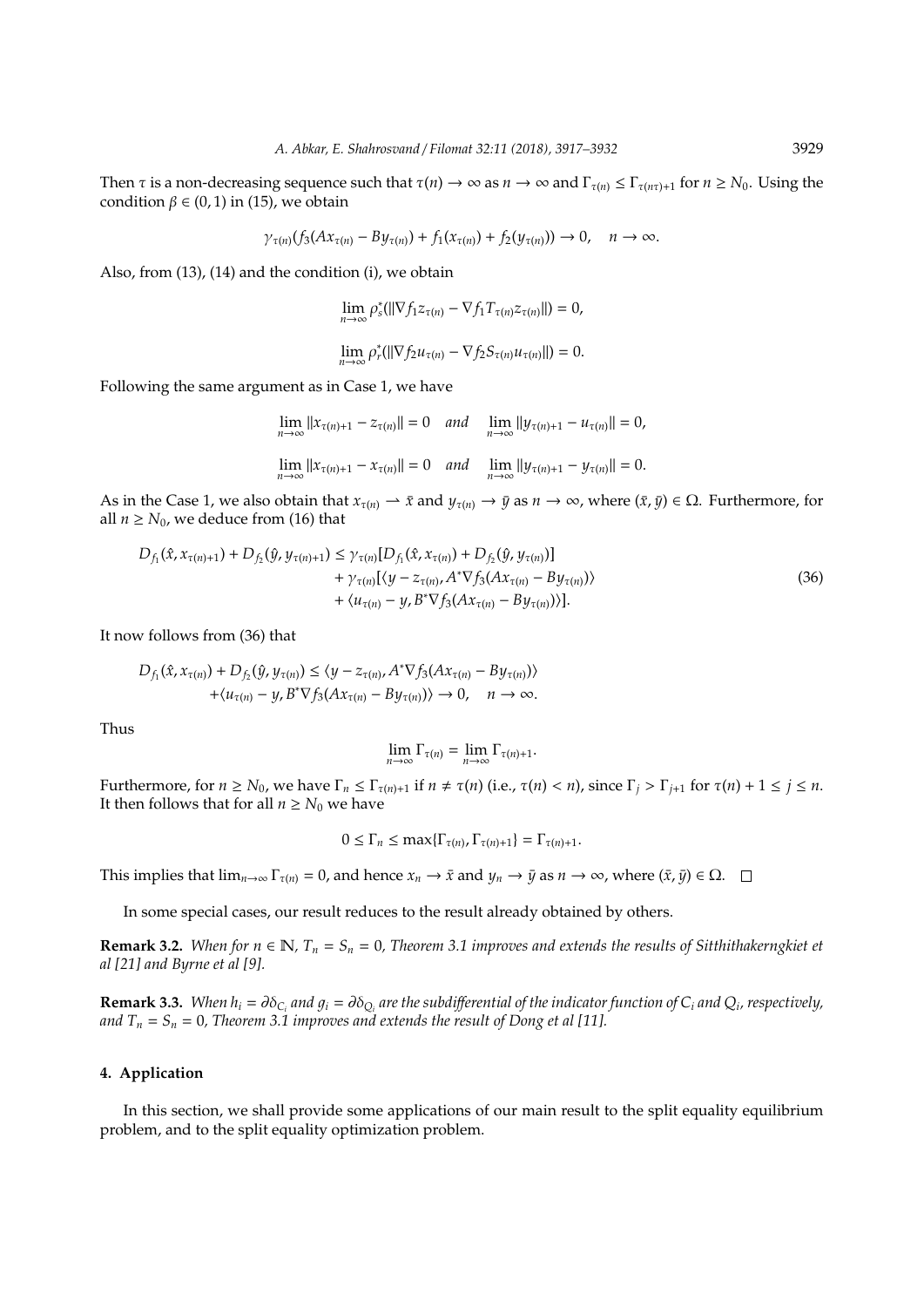#### *4.1. Split equality equilibrium problem*

Let *C* be a nonempty closed convex subset of a Banach space *E* and let  $G : C \times C \rightarrow \mathbb{R}$  be a bifunction. For solving the equilibrium problem, let us assume that the bifunction *G* satisfies the following conditions:  $(A_1) G(x, x) = 0$  for all *x* ∈ *C*,

 $(A_2)$  *G* is monotone, i.e.,  $G(x, y) + G(y, x) \le 0$  for any  $x, y \in C$ ,

( $A_3$ ) *G* is upper-hemicontinuous, i.e., for each *x*, *y*, *z*  $\in$  *C*,

$$
\limsup_{t\to 0^+} G(tz+(1-t)x,y)\leq G(x,y),
$$

( $A_4$ )  $G(x, 0)$  is convex and lower semicontinuous for each  $x \in C$ .

The equilibrium problem is to find  $x^* \in C$  such that:

$$
G(x^*, y) \ge 0 \quad \forall y \in C.
$$

The set of solutions to this problem is denoted by *EP*(*G*).

**Lemma 4.1.** *[17] Let f* : *E* → (−∞,+∞] *be a super coercive Legendre function and G be a bifunction of C* × *C into*  $\mathbb R$  *satisfying* (*A*<sub>1</sub>) − (*A*<sub>4</sub>) *and let*  $x \in E$ *. Define a mapping*  $S_G^f$  :  $E$  → *C as follows*:

$$
S_G^f(x) = \{ z \in C : G(z, y) + \langle y - z, \nabla f z - \nabla f x \rangle \ge 0, \quad \forall y \in C \}.
$$

*Then*

**(i)**  $domS_G^f = E$ ,

**(ii)**  $S^f_c$ *G is single valued,*

**(iii)**  $S^f$ *G is a BFNE operator,*

**(iv)** the set of fixed points of  $S_G^f$  is the solution set of the corresponding equilibrium problem, i.e.,  $F(S_G^f)$  $E_{G}^{(1)}$  = *EP*(*G*)*,* 

**(v)** *EP*(*G*) *is closed and convex,*

**(vi)** *for all x* ∈ *E and for all u* ∈ *F*( $S^f$ <sub>*c*</sub> *G* )*, we have*

$$
D_f(u, S_G^f(x)) + D_f(S_G^f(x), x) \le D_f(u, x).
$$

**Proposition 4.2.** *[20] Let f* :  $E \rightarrow (-\infty, +\infty]$  *be a super coercive, Legendre, Fréchet differentiable and totally convex function.* Let C be a closed and convex subset of E and assume that the bifunction  $G: C \times C \to \mathbb{R}$  satisfies the *conditions* (*A*1) − (*A*4)*. Let A<sup>G</sup> be a set-valued mapping of E into* 2 *E* ∗ *defined by:*

$$
A_G(x) = \begin{cases} \{z \in E^* : G(x, y) \ge \langle y - x, z \rangle & \forall y \in C\} & x \in C, \\ \emptyset & x \in E - C. \end{cases}
$$

*Then*  $A_G$  *is a maximal monotone operator,*  $EP(G) = A_G^{-1}(0)$  *<i>and*  $S_G^f = Res_{A_G}^f$ .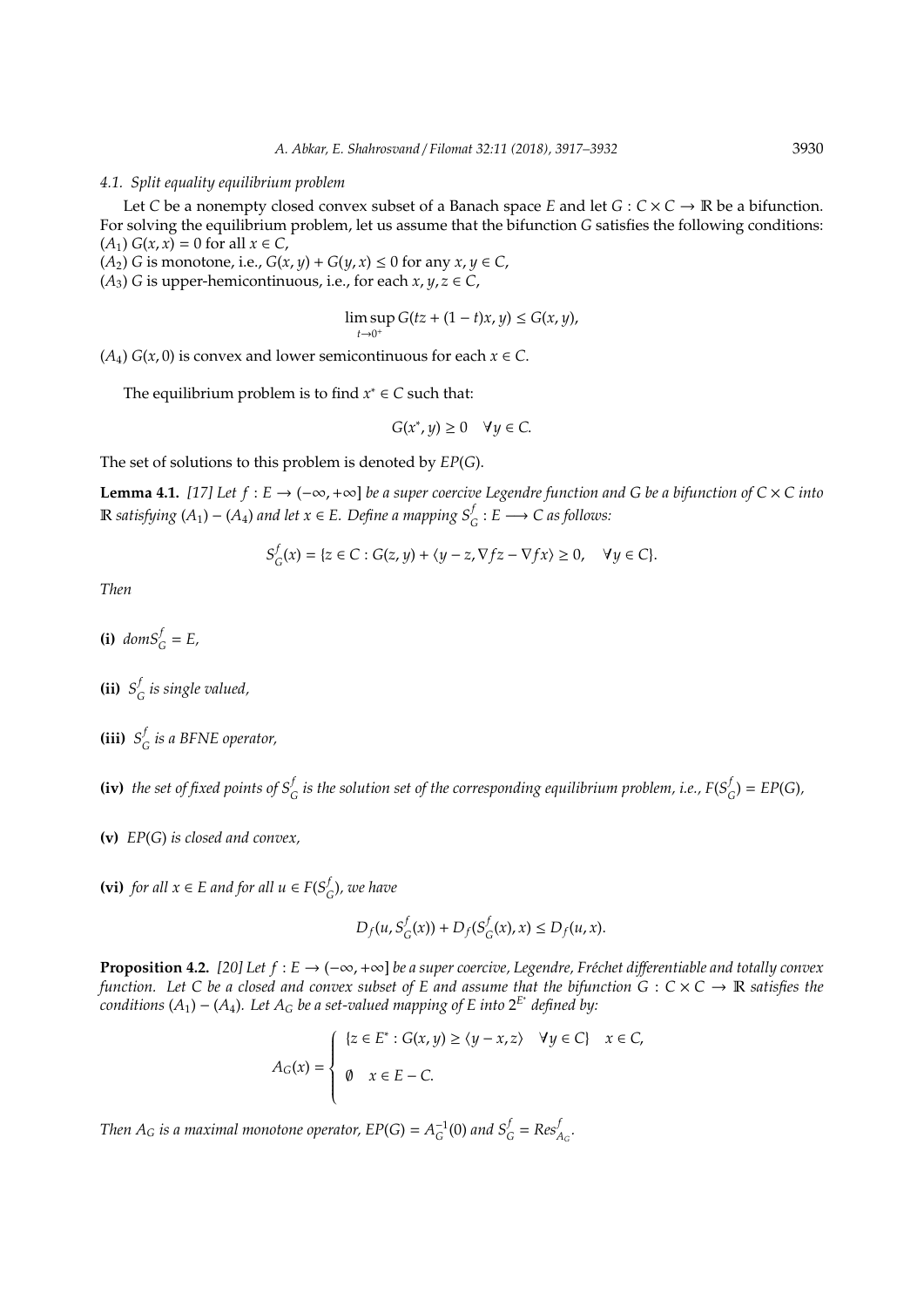**Theorem 4.3.** Let  $E_1$ ,  $E_2$  and  $E_3$  be reflexive Banach spaces, let  $C \subseteq E_1$  and  $O \subseteq E_2$  be two nonempty closed convex *sets, let*  $A: E_1 \longrightarrow E_3$  *and*  $B: E_2 \longrightarrow E_3$  *be two bounded linear operators and let*  $f_1: E_1 \longrightarrow \mathbb{R}$  *and*  $f_2: E_2 \longrightarrow \mathbb{R}$  *be super coercive Legendre functions which are bounded, uniformly Fr´echet di*ff*erentiable and totally convex on bounded*  $subsets$  of  $E_1$  and  $E_2$ , respectively, and  $f_3$  :  $E_3$  →  $\R$  be a convex, one-to-one and continuous function on  $E_3$  with  $f_3^{-1}$  $f$  *Continuous, let for i* = 1, 2, ...,  $N$ ,  $H_i$  :  $C$   $\times$   $C$   $\longrightarrow$   $\R$  *and*  $G_i$  *: Q*  $\times$   $Q$   $\longrightarrow$   $\R$  *be bifunctions satisfying (A*<sub>1</sub>) – (A<sub>4</sub>). Let

$$
\Omega = \left\{ (x, y) : \quad x \in \bigcap_{i=1}^{N} EP(h_i), \ y \in \bigcap_{i=1}^{N} EP(g_i) \text{ such that } Ax = By \right\} \neq \emptyset,
$$

*Let* {*xn*} *be the sequence generated by*

$$
\begin{cases} z_n = S_{H_N}^{f_1} \circ \cdots \circ S_{H_1}^{f_1} \nabla f_1^* ((1 - \gamma_n) \nabla f_1 x_n - \gamma_n A^* \nabla f_3 (Ax_n - By_n)), \\ u_n = S_{G_N}^{f_2} \circ \cdots \circ S_{G_1}^{f_2} \nabla f_2^* ((1 - \gamma_n) \nabla f_2 x_n + \gamma_n B^* \nabla f_3 (Ax_n - By_n)), \end{cases} \tag{37}
$$

*where the step-size*  $\gamma_n$  *is chosen as follows:* 

$$
\gamma_n = \sigma_n \min \left\{ \frac{|f_3(Ax_n - By_n)|}{|f_3(Ax_n - By_n)| + |f_1(x_n)|}, \frac{|f_3(Ax_n - By_n)|}{|f_3(Ax_n - By_n)| + |f_2(y_n)|} \right\},\,
$$

 $n = 0, 1$  *is defined such that*  $\sum_{n=1}^{\infty} \gamma_n = \infty$ . Then the sequence  $\{(x_n, y_n)\}$  converges strongly to  $(\bar{x}, \bar{y}) \in \Omega$ .

*Proof.* For  $1 \le i \le N$  and the bifunctions  $H_i: C \times C \to \mathbb{R}$  and  $G_i: Q \times Q \to \mathbb{R}$ , we can define  $A_{H_i}$  and  $A_{G_i}$ as in Proposition 4.2. Putting  $h_i = A_{H_i}$ ,  $g_i = A_{G_i}$  and for  $n \in \mathbb{N}$ ,  $T_n = S_n = 0$  and  $\beta_n = 0$  in Theorem 3.1, we obtain the desired result.  $\square$ 

## *4.2. Split equality optimization problem*

Let *E*<sub>1</sub>, *E*<sub>2</sub> and *E*<sub>3</sub> be Banach spaces, *D* ⊂ *E*<sub>1</sub> and *U* ⊂ *H*<sub>2</sub> be two nonempty closed convex subsets. Let  $\{\tilde{h}_i\}: D \to \mathbb{R}$  and  $\{\tilde{g}_i\}: U \to \mathbb{R}$  be two families of proper convex and lower semi-continuous functions. The so-called general split equality optimization problem with respect to  $\{\tilde{h_i}\}$ ,  $\{\tilde{g_i}\}$ , D and U is to find  $x^*$  ∈ *D*,  $y^*$  ∈ *U* such that

$$
\tilde{h}_i(x^*) = \min_{x \in D} \tilde{h}_i(x), \quad \tilde{g}_i(y^*) = \min_{y \in U} \tilde{g}_i(y) \quad \text{and} \quad Ax^* = By^*, \quad \text{for each} \quad i \ge 1,
$$
\n(38)

where  $A: E_1 \to E_3$ ,  $B: E_2 \to E_3$  are two bounded linear operators. We denote the solution set of the problem (38) by Γ

**Theorem 4.4.** Let  $E_1, E_2, E_3, C, Q, A, B, f_1, f_2$  and  $f_3$  be the same as in Theorem 4.3. Let for  $i = 1, 2, ..., N$ ,  $\tilde{h}_i : C \longrightarrow \mathbb{R}$ *and*  $\tilde{g}_i$  *: Q →*  $\R$  *be two families of proper convex and lower semi-continuous functions. Let Γ ≠ 0 and the step-size* γ*<sup>n</sup> is chosen as follows:*

$$
\gamma_n = \sigma_n \min \left\{ \frac{|f_3(Ax_n - By_n)|}{|f_3(Ax_n - By_n)| + |f_1(x_n)|}, \frac{|f_3(Ax_n - By_n)|}{|f_3(Ax_n - By_n)| + |f_2(y_n)|} \right\},\,
$$

 $\nu$ here  $\sigma_n \in (0,1)$  is defined such that  $\sum_{n=1}^{\infty}\gamma_n=\infty$ . Then the sequence  $\{(x_n,y_n)\}$  generated in Theorem 4.3 converges *strongly to*  $(\bar{x}, \bar{y}) \in \Gamma$ *.* 

*Proof.* Put  $H_i(x, y) = \tilde{h}_i(y) - \tilde{h}_i(x)$  and  $G_i(x, y) = \tilde{g}_i(y) - \tilde{g}_i(x)$ ,  $i \ge 1$ . It is easy to see that  $\{H_i\}$ :  $C \times C \rightarrow \mathbb{R}$  and {*Gi*} : *Q* × *Q* → R are two families of equilibrium functions satisfying the conditions (*A*1) − (*A*4). Thus the desired result follows from Theorem 4.3.  $\Box$